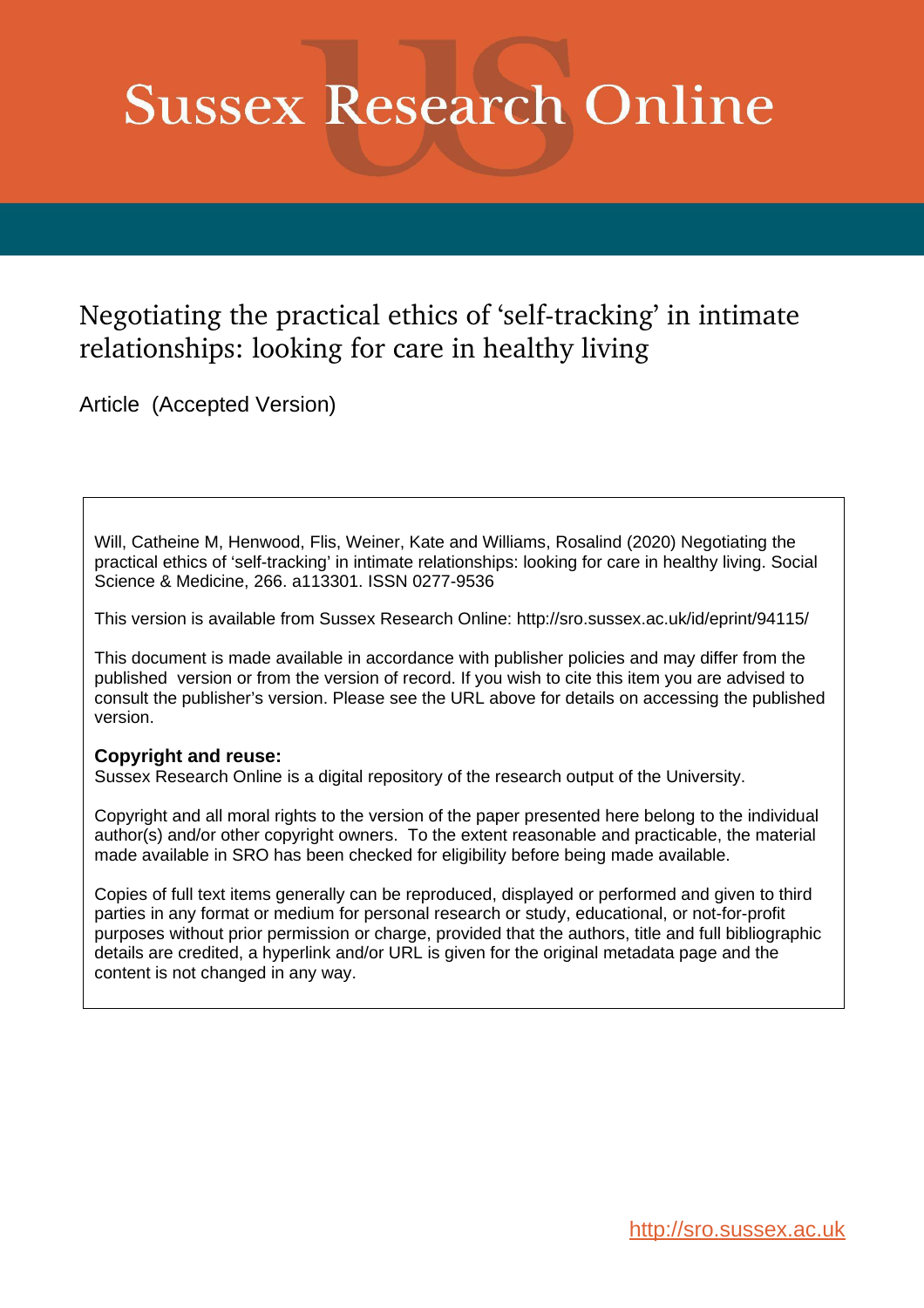#### **Negotiating the practical ethics of 'self-tracking' in intimate relationships: looking for care in healthy living**

#### **Authors**

Catherine M. Will Flis Henwood Kate Weiner Rosalind Williams

Corresponding author: Dr Catherine Will, School of Law, Politics and Sociology, Freeman Building G24, University of Sussex, BN1 9QE. Tel: 01273 678449. [c.will@sussex.ac.uk](mailto:c.will@sussex.ac.uk)

Author statement:

Catherine Will: Conceptualisation, Formal analysis, Writing (original draft preparation), Reviewing and Editing

Flis Henwood: Conceptualisation, Writing (review and editing)

Kate Weiner: Led funding acquisition (CW and FH contributed as Co-Is); Investigation, Methodology, Project administration.

Ros Williams: Investigation, formal analysis, data curation.

We are grateful to the Leverhulme Trust who funded the study, and also want to acknowledge the hard work of Ros Williams who carried out many of the interviews that form the basis of this paper. Helpful comments were provided by audiences at the University of Copenhagen Big Data and Narrative conference in March 2019, and Society for the Social Studies of Science (4S) Annual Conference in September 2019, and by two anonymous reviewers.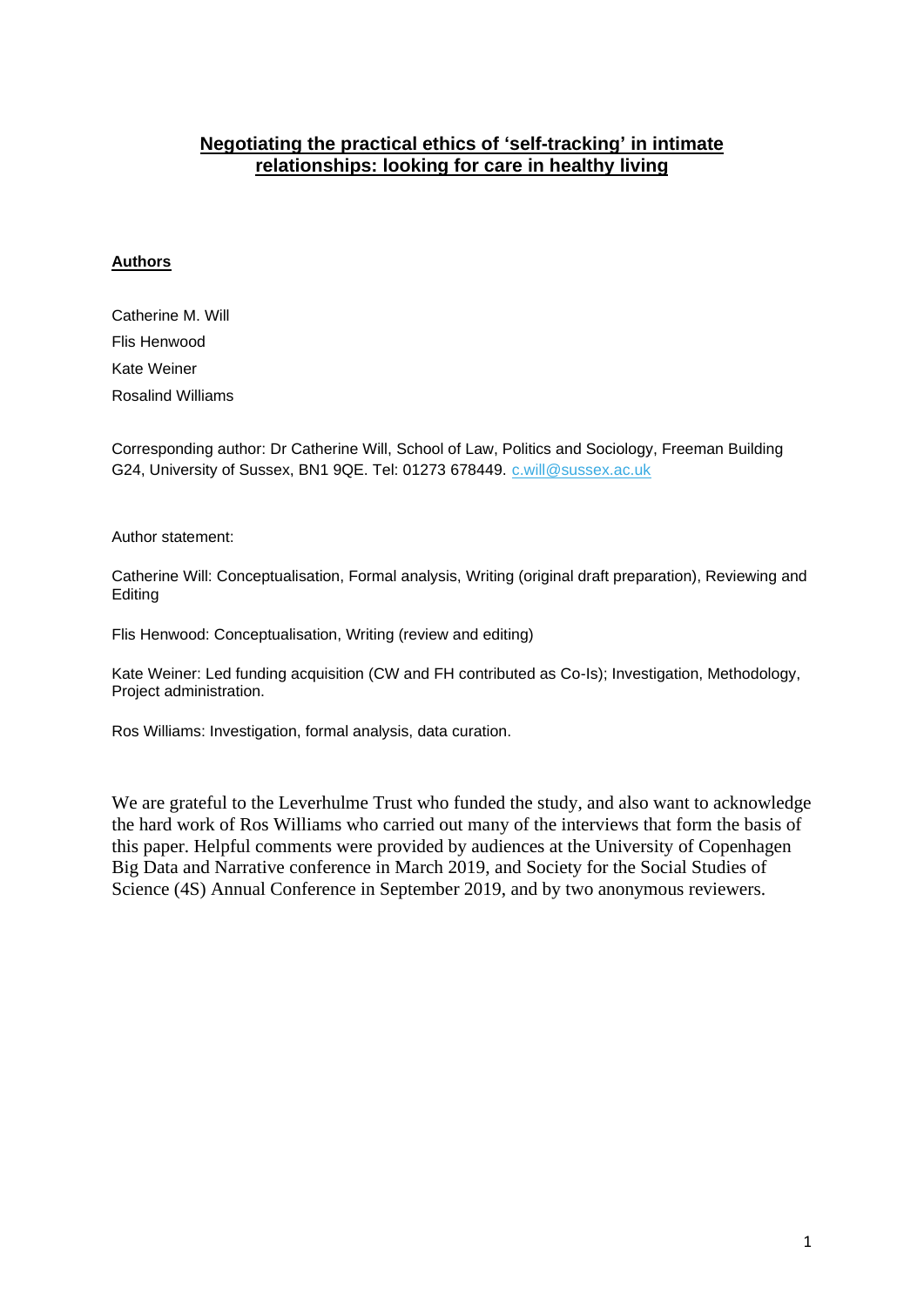# **Abstract**:

In this paper, we offer insights into practices of tracking as part of healthy living through talk about home blood pressure and weight from adults living in the UK. Drawing on theoretical resources from feminist ethics of care and Science and Technology Studies on care as socio-material practice, we build on interest in the relational dimensions of tracking and the potential for intimate surveillance and care using monitoring technologies. Our cases offer not only new perspectives in a field that has often focused on fitness tracking but also help go beyond a narrow focus on surveillance, showing how surveillance and care may be intertwined in the everyday negotiation of health-related tracking and other 'health practices' in family life. Using the diversity in our relatively large sample, and reflecting on the different types of interview completed, we highlight the varied ways in which adults engage with tracking blood pressure and weight (or body mass index) in the context of established relationships. The combination of attentiveness and appeals to responsibility for maintaining health as something owed to a partner can make tracking a very ethically sensitive area. In this paper we emphasise that reciprocity is one important way in which couples make tracking feel more like care. Tracking together or discussing it can take couples in this direction even if the actual practice remains somewhat difficult. On the other hand, responsiveness to someone else's feelings, including a desire to avoid the topic altogether, or avoid weight as a specific parameter, might all help move towards more caring tracking. We therefore develop a more sustained account of care in relation to tracking than in previous work, and a novel account of tracking as a (potential) care practice between adult partners.

#### **Keywords**

UK; ethics; care; health; partner; practice; tracking; surveillance.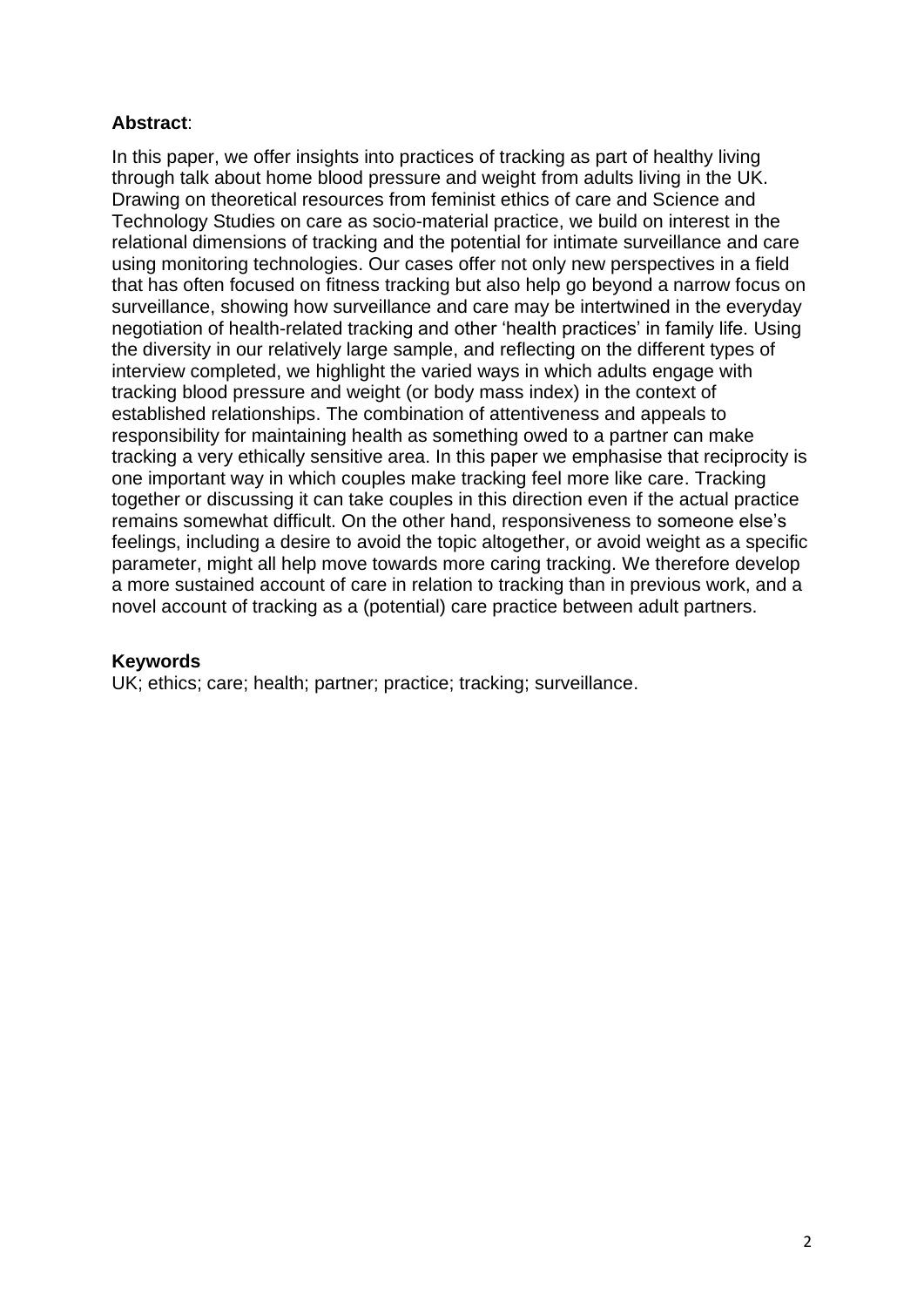#### **Introduction**

Consumer devices for 'tracking' aspects of health and fitness have attracted recent academic attention, in which sociological work (Lupton 2016, Weiner & Will 2018, Pols et al 2019) has been joined by media and critical data studies that centre digital technologies (e.g. Ajana 2017, Ruckenstein et al. 2018). Unlike some of this literature, we seek to avoid some of the assumed novelty of tracking, examining it instead in the context of wider 'healthy living' practices promoted in public policy. We know that healthy diets and physical activity are not adopted by individuals in isolation but are negotiated with other people (especially family members), work and domestic environments (Crawford et al. 2010, Lindsay 2010, Henwood et al 2011, Will and Weiner 2014). In this paper we underline the importance of relationships in shaping health-related tracking using concepts from the feminist ethics of care literature (Tronto 1993, Barnes et al. 2015) and studies of care as socio-material practice (Mol 2008, Mol et al. 2010). We argue that empirical studies of tracking offer a critical space to recognise the complexity involved in healthy living, focussing on everyday tracking of blood pressure and weight or body mass index (BMI) as practices taken up independently of the clinic. Like other tracking practices, monitoring blood pressure or weight may not always be experienced as positive, potentially creating anxiety or intensive forms of self-denial, as well as more minor disappointments and frustrations (Lupton 2019). Weight is particularly morally loaded, especially for women (Spoel et al 2012). Involvement in tracking should by no means be assumed to lead to 'living well'. Yet we also see risks in an overemphasis on tracking as primarily a form of surveillance of individuals and their lifestyles. In starting our research we suggested that tracking can embody efforts to care for ourselves and close relatives, and we designed a study examining everyday tracking through a relational lens. In this paper we discuss data relating to people living with partners to explore the possibilities of tracking 'with care'.

# **Accounting for care with surveillance**

A field studying 'self-tracking' can be identified through special issues, books and events, with contributors divided by discipline and focus. There has been a shift away from ethnographic studies focused on the Quantified Self movement (e.g. Nafus and Sherman 2014, Sharon and Zandbergen 2017) and their intensive tracking of many parameters simultaneously, to explorations of tracking as a more everyday practice that means different things to different people (e.g. Pantzar and Ruckenstein 2014, Neff and Nafus 2016*,* Pink et al. 2017, Lupton 2019). To date, such studies make relatively little use of the concept of care, developing a critique of tracking as part of responsibilising demands in public health, where tracking enables *surveillance* understood in relation to the work of Foucault as a form of discipline. This may be in part because many of these studies examine activity tracking with devices such as Fitbit, Garmin or Strava which push data automatically from devices into apps that allow them to be visible to others (Fotopolou and O'Riordan 2016, Lomborg and Frandsen 2017, Pink et al. 2017, Esmonde 2019) including governments or business (Lupton 2016). Such devices may then be understood as material elements and techniques for making human bodies into objects of knowledge (Foucault 1995). At the level of the user, the focus of these analyses is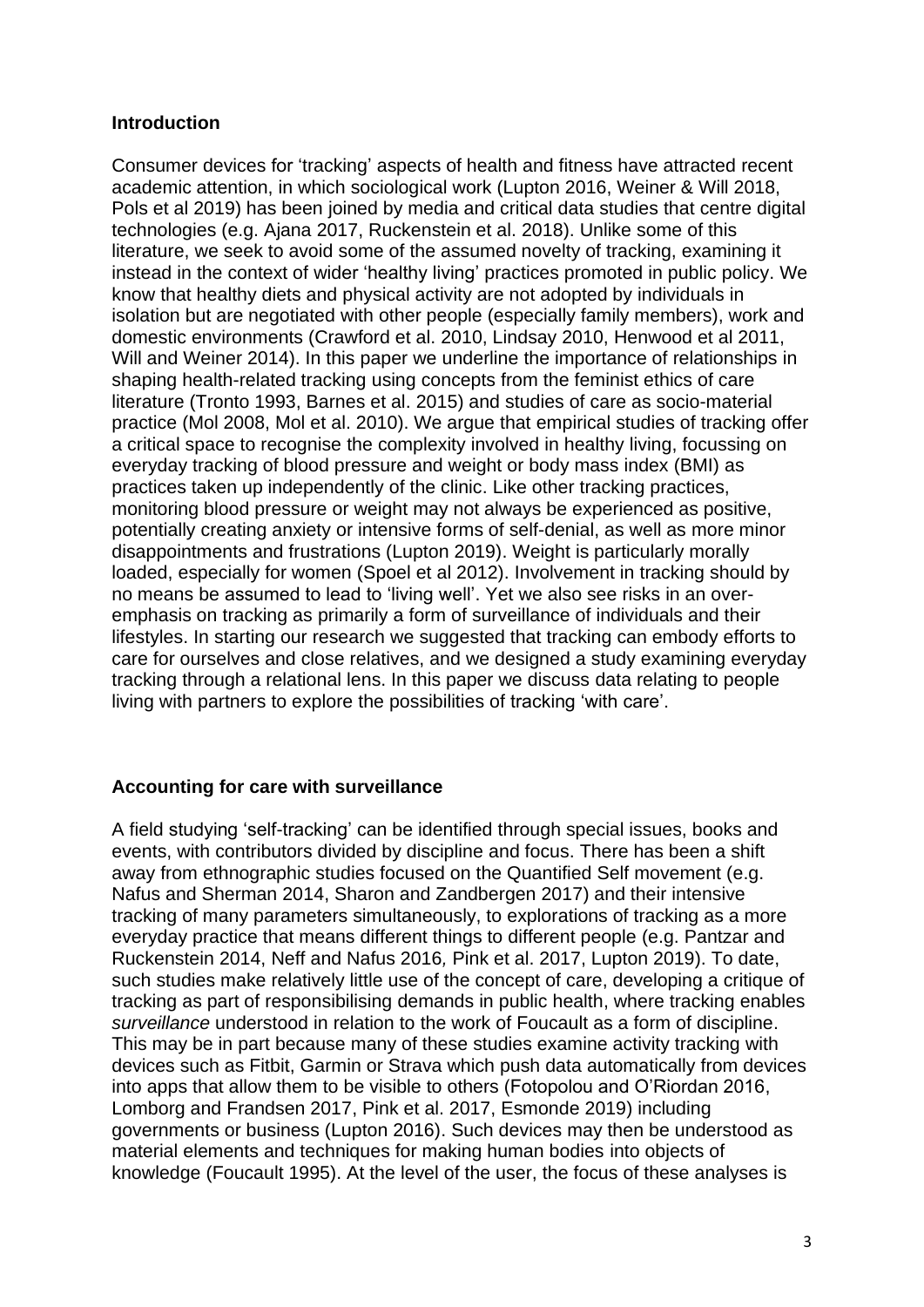often the capacity of the app to encourage regulation and knowledge of the embodied self (Ajana 2017, Sanders 2017, Esmonde and Jette 2018, Lupton 2019). In this literature on fitness, the involvement of known others – e.g. as observers of the practice through social media – has been conceptualised as 'peer surveillance' (Kent 2018) (a contrast with scattered references to trackers concealing information from family and friends (Lupton 2016, Lomberg and Fransen 2017, Weiner et al 2020).

Over the last few years, the shift to accounts of everyday tracking has added nuance to accounts of the practice, especially when developing discussion of material dimensions and mediation. Kristiensen and Ruckenstein (2018) emphasise the ways in which tracking practices may 'run counter to the larger political-economy landscape' as new media technologies increase 'consciousness of one's agentic capabilities and heighten awareness of human intentionality' (p3626). Lupton (2019) proposes using theoretical approaches from feminist new materialism but while this might promise a move beyond individual motivations in fact the paper's focus on affective elements leads to an emphasis on things like the individual pleasure associated with 'taking control'. Within materialist studies in Science and Technology Studies (STS) Pols et al (2019) move further towards an ethical account of tracking in practice, with their discussion of the 'ethico-psychological subjects' who may be created by different practices, but the focus remains on the tracker as 'subject' rather than the wider set of relations within which they may be found. In one of the few studies to use the concept of care we note that Gorm and Shklovski (2019) invoked 'self-care' to explain the 'episodic use' of Fitbit devices as their participants made devices fit around other priorities. Thus these studies have still not emphasised care. The only more sustained references to care for and from others can be found in a parallel literature on parental monitoring – by authors closer to media studies highlighting its potentially invasive effects as a form of 'intimate surveillance' within a caring context (e.g. Leaver 2015). Thornham (2019) uses the phrase 'tracking-ascare' to suggest maternal tracking of infant feeding relocates care work away from midwives, while invoking the emotional importance of this work for new mothers.

In the clinical literature, monitoring has often been proposed for those living with chronic illness as a form of 'self-care.' This is challenged by literature emphasising the relational aspects of living with chronic illness (e.g. Kendall and Rogers 2007, Mazanderani et al 2019). In STS monitoring has been shown to redistribute work from professionals towards patients, their families and technologies or mundane materials (e.g. Pols 2006, Oudshoorn 2011, Pols 2012, Danholt and Langstrup 2012, Lynch and Cohn 2016). Here we draw attention to the negotiation of tracking practices between adults, when there are greater expectations of autonomy and privacy than between parents and children and a possibility of more equitable forms of concern. Noting these elements, in the next section we show how we use aspects of both the feminist ethics of care literature and feminist STS to consider what is at stake in these relationships, and the elements that help tracking to be experienced as care in a meaningful sense.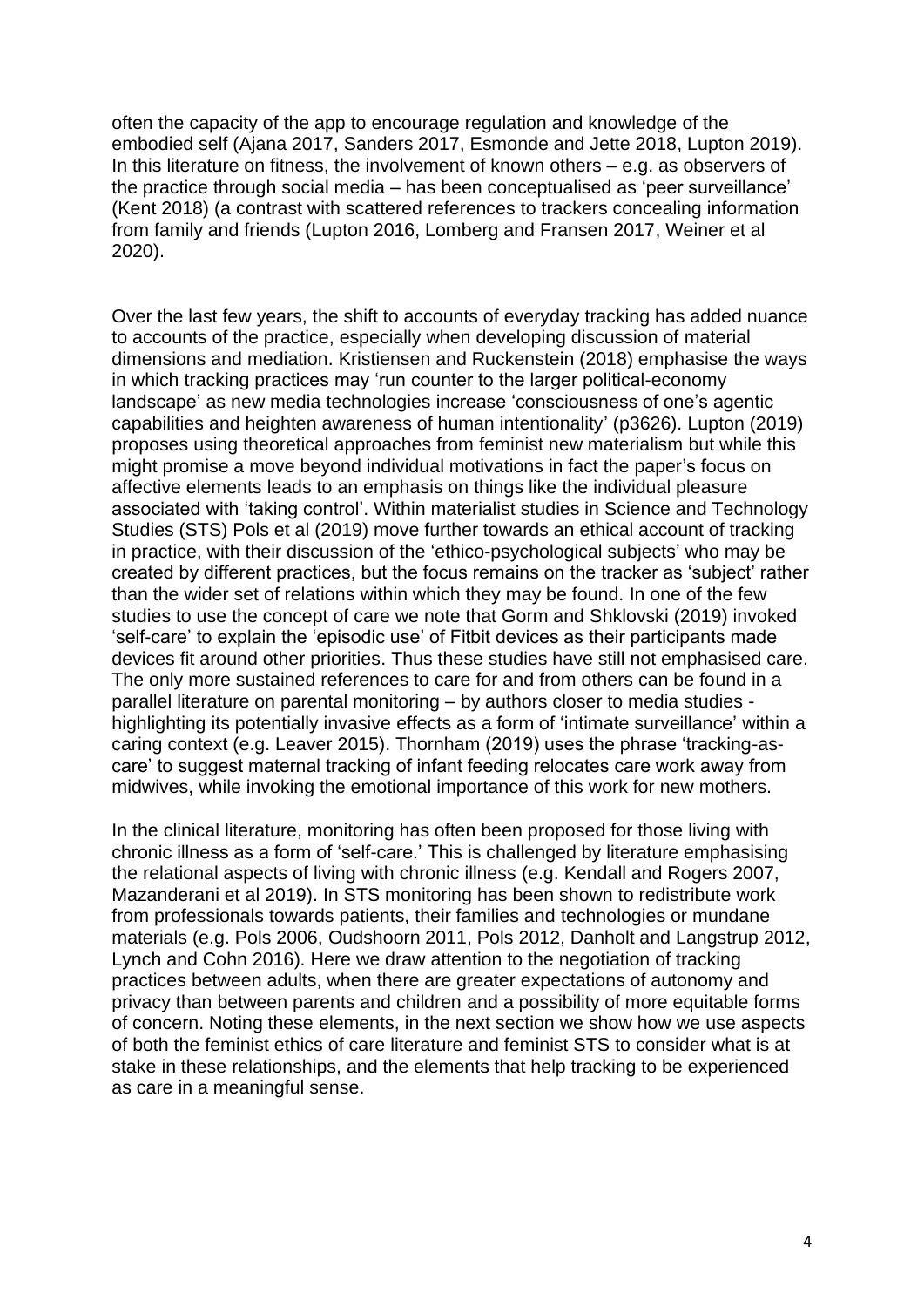#### **Tracking as a site of practical ethics**

We are inspired by the work of Mol, Moser and Pols (2010) on care in practice and Pols' (2015) concern with empirical ethics as they emerge in relations between people and technologies, yet here we also write with an awareness of the longer history of feminist work on the ethics of care. Calls for 'healthy living' as maintenance work on the body are certainly a site for intensive political intervention, yet also raise questions of power within families. The disability studies literature provides an important critique of power asymmetries in care from the perspective of the adult care recipient (Shakespeare 2000). Yet feminist theorists have tried to rehabilitate care to allow more equal power relations (Tronto 1993, Barnes 2011), and this topic continues to be of interest for the feminist scholars in STS mentioned above. In what follows we elaborate on the similarities and differences between these two fields.

Feminist ethics of care and feminist STS on care in practice share a commitment to seeing humans as essentially 'relational' and to care as a situated achievement. Feminist care ethics understands care as occurring in a dynamic relationship of interdependence, as the embedded nature of caring involves a range of people with reciprocal ties (Barnes et al. 2015). Following early work by Tronto (1993), negotiations around care are understood as enacted in specific socio-cultural contexts through qualities often listed as attentiveness, responsibility, responsiveness and reciprocity, in which people 'are exploring the right thing to do for themselves and their relationships' (Williams, 2004, cited in Barnes et al., 2015). Within this literature, significant attention is paid to the explicit politics of care. In the case of health lifestyle messages appear as policy responses to demographic change and an increase in population ageing, combined with a shrinking welfare state and over-stretched health and care services. As Barnes (2011) has argued, through such developments, care may be pushed further into the home, risking insufficient attention being given to other relationships through which help and support are given and relegating emotionality and the messy moral dilemmas associated with interdependence to a private sphere. In STS, Mol's (2008) work on the 'logic of care' also starts from the marginalisation of care, exploring how contemporary health has become dominated by a 'logic of choice'. Here the logic of care (like ethics of care) can be understood as a resistant discourse, challenging the assumptions and values that dominate current policy, in her case clinical responses to diabetes. In her examination of other ways of relating with diabetic patients and their families, Mol offers her own defence of care, especially care in clinical work.

Mol and her STS collaborators pay particular attention to materiality (technologies and bodies) in achieving care, in contrast to the ethics of care with its focus on human involvement. The effects of different technologies are open, dependent on embodied practices and concrete situations. Technologies have 'an excess of, sometimes unexpected effects... generatiing forms of [bodily] pain and pleasure nobody predicted' (Mol, 2008, p55-6). The new STS of care thus speaks back to the ethics of care literature with its insistence that empirical research is needed to understand the practices, aims and reflections of different actors in their sociomaterial relations. This form of analysis emerged in particular through studies of telecare technologies (Pols 2006, Moser 2006, Oudshoorn 2011) arguing care was made along with facts, objects and other relations. In their collection, Mol, Moser and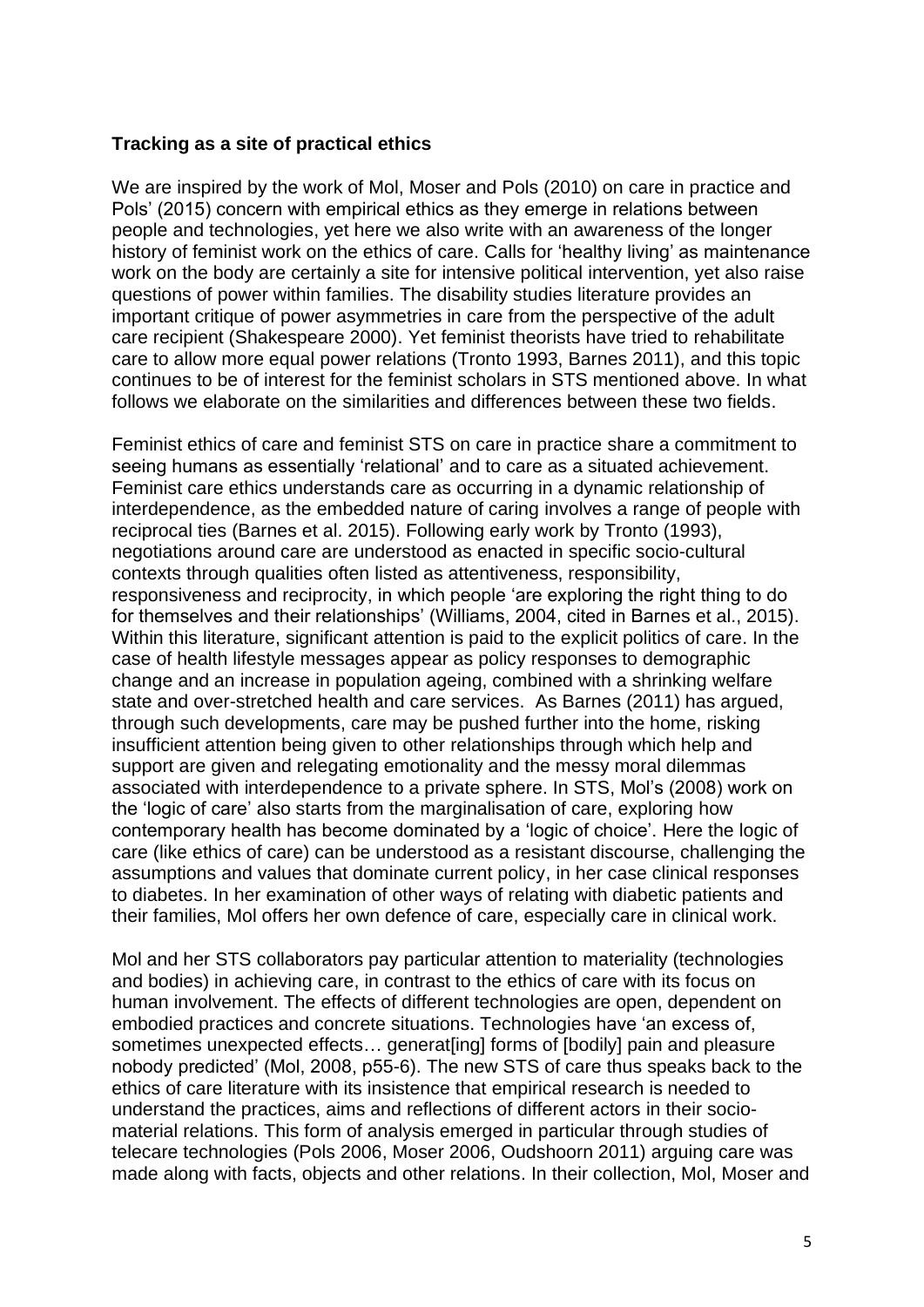Pols (2010) suggest 'tinkering' to describe the process of finding practices that can be appreciated as care.

Pols (2015) has been particularly associated with the concept of empirical ethics as the relational effort to strive for or bring about good care. Schwennesen's (2019) work highlights the continued 'fragile arrangements of care' in physical rehabilitation reconfigured around new technologies. At the same time, these points have been made in discussion with authors in feminist care ethics. Contributing to a recent collection by Barnes et al. (2015), STS scholars insisted:

'What constitutes good care… cannot be tackled theoretically and in isolation from the actual context of care… empirically grounded ethics of care practice may articulate what really happens as well as what is striven for and achieved in actual practice,' (Moser and Thygesen 2015 p112-3).

Exploring the practical ethics of tracking blood pressure and BMI, we use these insights to question the continued emphasis on 'surveillance' in the self-tracking literature, exploring when and how tracking might be appreciated as part of care between adults. Both surveillance and care may be effects of tracking practices, and co-exist, but the complexity of tracking, changes to the practice over time, and to the context, means they should not be simply assumed. Before discussing this further we provide some details of our study's methodology, our sample and the choices made in framing this paper to help orient the reader to its empirical foundation.

# **Studying diverse tracking in practice**

Our research was a qualitative study, in Newcastle, Sheffield and Brighton, cities in the north, middle and south of England. We recruited through posters and emails in universities, gyms and community clubs, on the basis that participants had purchased a device independently of the clinic to monitor either blood pressure or weight (Body Mass Index / BMI). These included electronic scales for measuring and interpreting weight, apps to calculate body mass index, and standalone and networked blood pressure monitors, including ones which linked with an app to offer an electronic record. Ethical approval was given by the University of Sheffield Ethics Review Committee in October 2016. Members of the research team initially carried out 67 semi-structured interviews with 80 people, as 13 of our initial participants (just over a fifth) set up interviews with their partners. We did follow up interviews with 19 of the first cohort including many of these couples. Our sample was bigger than in most studies of tracking to date and helped capture some diversity in terms of sexuality, ethnicity, age, gender and socio-economic background. Though convinced by arguments used in STS to caution against using such social categories as explanatory factors, we see them as effects of other practices that demand nuanced attention. For example Moser (2006) insists on the potential of gender and class differences to be made and unmade in sociotechnical practices creating significant variety in ways of living with a disability. Bearing in mind this complexity, in the paper we offer tentative reflections on the interplay of gender and ethnicity for participants of Asian British background (the largest UK ethnic group after White British), and gender, sexuality and occupation in heterosexual and same-sex couples interviewed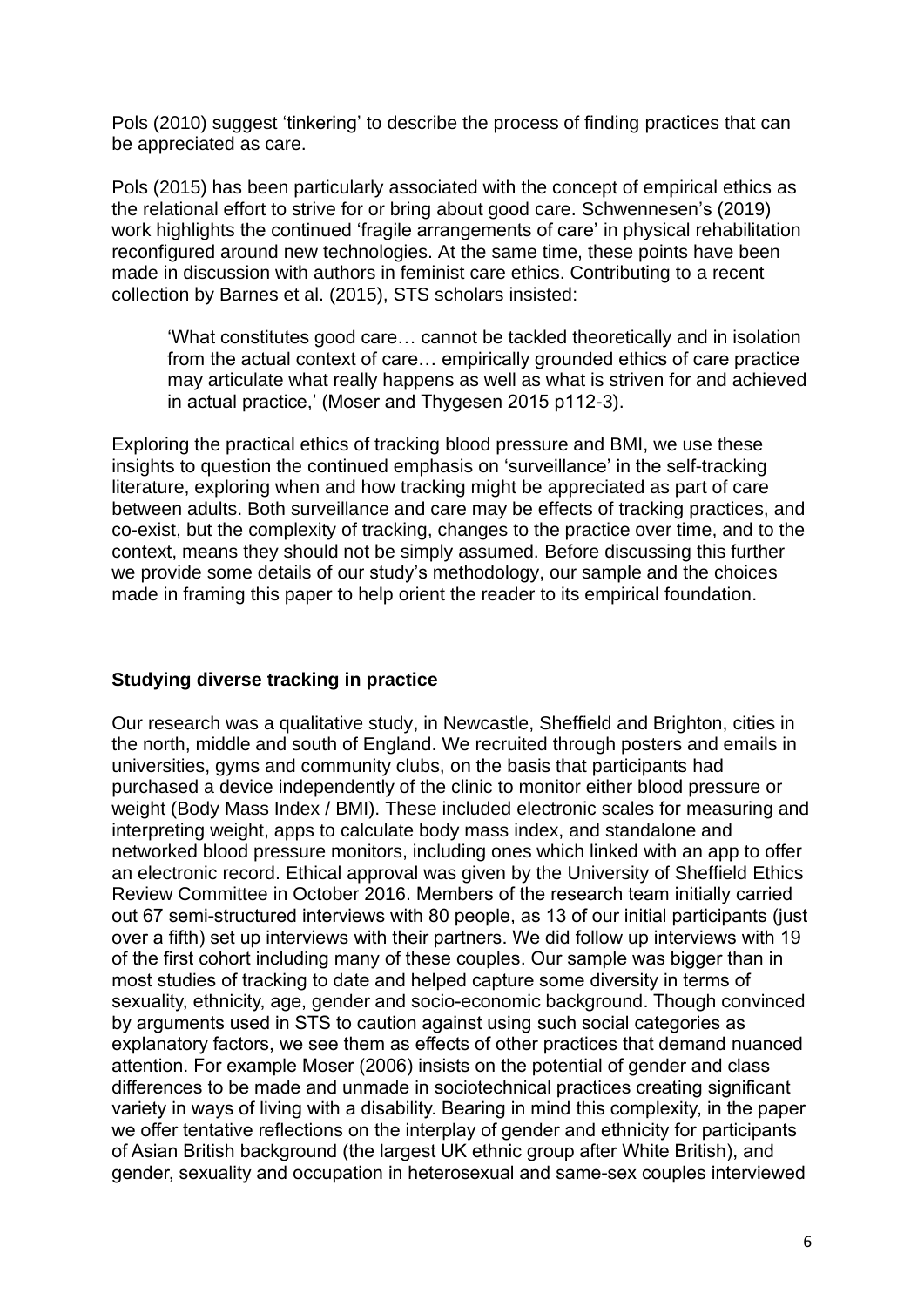within our sample. Though not proposing conclusive readings of self-tracking according to such categories, we suggest these add to discussions of gender in the tracking literature (Sanders 2017, Wissinger 2017, Esmonde 2019, Thornham 2019, Lupton 2019).

During the interviews – carried out by different members of the research team – questions about family relationships were asked alongside detailed enquiries into people's everyday practices, routines and interactions with technologies. Importantly the term 'care' was not introduced in every case, but used in probes where it felt appropriate to explore emotional or relational effects. All interviews were transcribed, anonymized and analysed in NVivo. We did not 'code for care' because of the difficulty we felt in working with an *a priori* definition of this complex concept, but started our thematic analysis with nodes offering descriptions of tracking practices, which were often shared or involved other people, before examining nodes highlighting discussion of affect and relationships. Though friends and children were mentioned, in writing this paper we narrowed our focus and did specific searches to capture talk about husbands, wives and other partners. Here, we use carefully chosen examples to show different ways of navigating the practical ethics of tracking blood pressure and BMI/weight as part of efforts to live well, elaborating on the value of understanding tracking as a care practice, albeit one that remains deeply entangled with practices of surveillance.

We mentioned above that 13 couples chose to be interviewed together, and these interviews form a valuable part of the data presented here. As Pollak and Green (2015) observe, research encounters with couples may produce confirmatory, complementary or contradictory accounts, which may all be helpful for enrichening understanding. Though some of our joint interviews produced shared or confirmatory accounts, others helped us understand tensions arising between partners as these were enacted in real time. Trying to maintain sensitivity to the context and type of account, here we draw on both joint and individual interviews to explore the sociomaterial relations of tracking. Our first section mainly focuses on cases where tracking was not experienced as care, and the topic of healthy living was rather sensitive as attention to weight or blood pressure might well be experienced as surveillance. In our second section we show how this sensitivity might be reduced if couples were tracking together (reciprocity), while in the third we discuss alternative settlements where they took specific steps to avoid making it a joint concern, and to ensure a degree of privacy around the health of each as an individual (one form of responsiveness). In the final section we look at joint interviews where appropriate concern for an intimate partner was negotiated in the research encounter. Exploring the data in this way, we identified moments when attentiveness was presented as surveillance, but also moments when this was countered by claims to joint responsibility for future health and recognition of the sensitivity of the topic.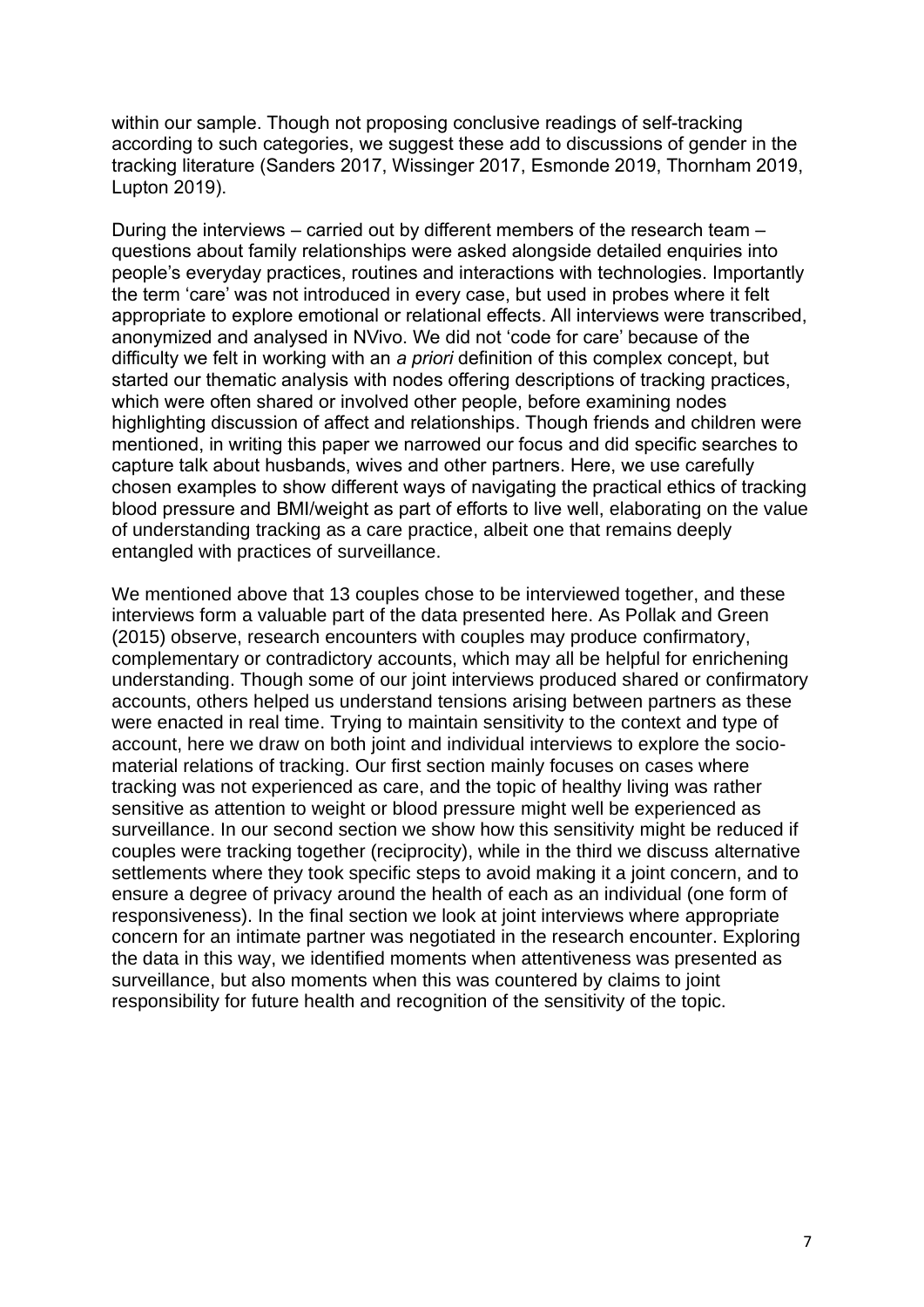# **Findings**

# **i) The risks of positioning tracking as care**

This section explores data from interviews with two individuals where participants described their own experience of tracking, including the involvement of partners. These show how partners can appeal to the question of 'responsibility' which is not only existing between partners but also emphasised in the wider public health discourse, and act in ways that makes potential 'attentiveness' feel considerably more problematic. The first narrative makes uncomfortable reading, as Polly, a white British administrator described her ex-husband *requiring* some form of tracking of her weight as part of a campaign to get her to retain or regain a slim body shape. In this section of the interview she started by relating this to shared aesthetic norms.

*Polly: Because I think it probably was… I always think I look better thinner anyway. My husband at that time made it very clear that he didn't like to see me… he didn't like overweight women. So it was to make me feel better. I mean, after I had my third daughter… I put on quite a lot of weight with her.... And he didn't want to sleep with me for six months because he said, you know, you've still not lost that weight and [our daughter] is five months old. … I mean, when we were younger - it sounds mad too and I wouldn't put up with this now - but when I was about 19, 20, we were going to Portugal, and we'd go and play badminton and… I had to get on the weight scales, and he'd look to see what I was because he wanted me to lose weight.* 

Though this section starts with Polly's preferences, she also described her exhusband's more forceful involvement, going back from the talk about the weight she gained during repeated pregnancies, to reflect on his behaviour when they were much younger. She argued that this level of surveillance would now be an unacceptable threat to her autonomy, and it reads as an example of gendered control. Yet other parts of this interview and its follow up complicate this account. For example, Polly later described her own frustrations with another partner who did not take care of himself, celebrating her ongoing more reciprocal relationship with someone who shared her commitment to living healthily. Talk about her health in the present was closely linked to her emotional connection with her new partner. *'We're very, very similar in our outlook towards health. Yeah, you know, we've spoken about our feelings and we care about each other.'* 

Though she did not talk about tracking together, she explicitly emphasised other shared commitments and activities including cooking and eating to explain why they were well 'suited', and why she argued with her less health conscious partner.

*So when we eat out … we just do not want to go and sit and eat junk food. So we're very similar in that respect, we like good quality, healthy food. He's going to the gym, he'll be doing his half four til half eight stint. So we've got a lot in common…. The other one that I was with before [between current partner and ex-husband] wouldn't exercise, smoked, that's why we used to argue...*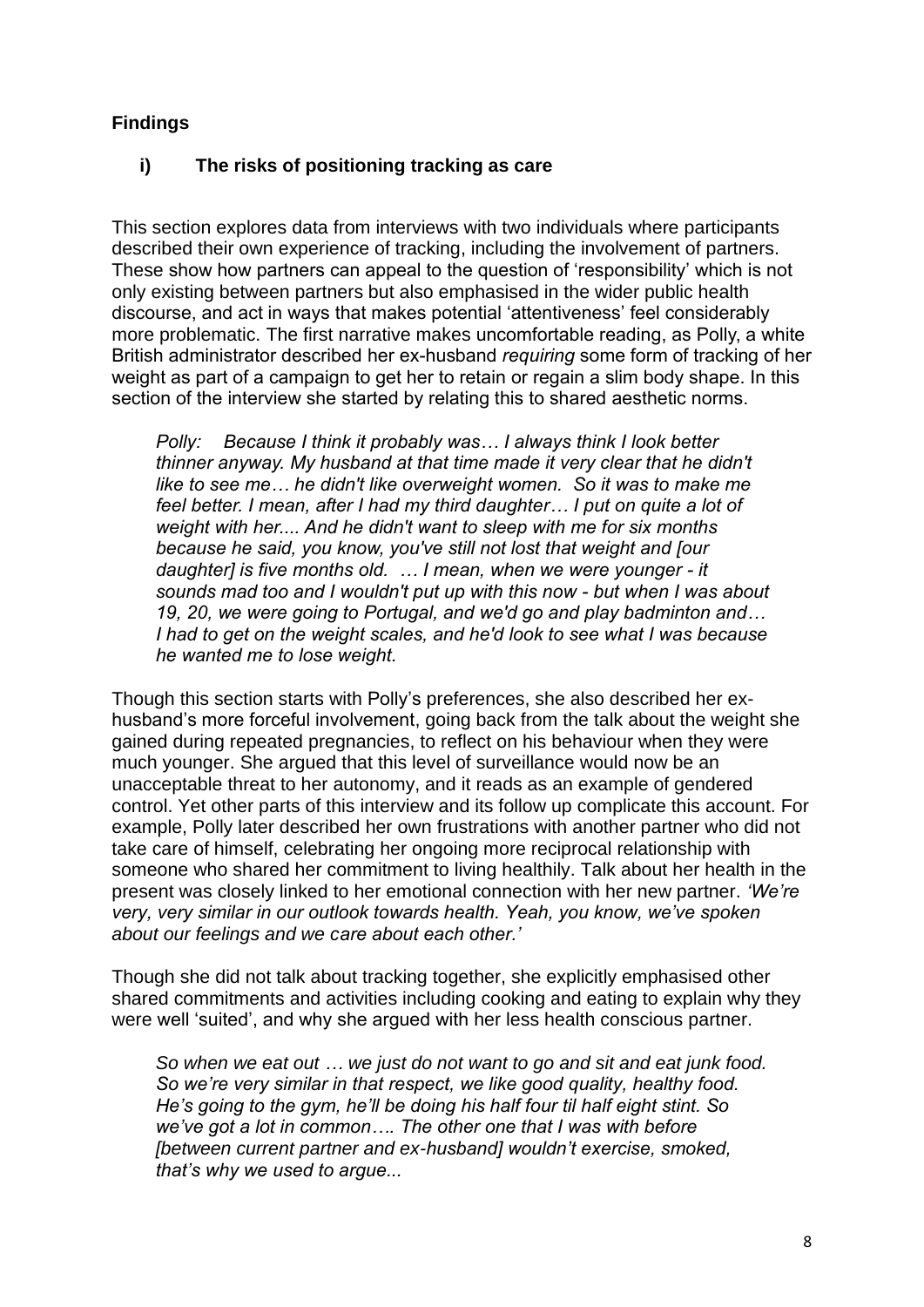For Polly, sharing concern about health and aspects of healthy living was part of a good relationship, as long as it did not spill into attempts to control her weight directly and her comparisons between three different partners help her elaborate on this delicate balance. Others – including men – also talked about the difficulty in distinguishing attentiveness from interference.

Jivan, a South Asian British man in his 50s with diabetes, lived with his wife and young children, and monitored blood pressure and weight. In a single interview with us he described his partner – a clinician – encouraging monitoring after he purchased a blood pressure device.

*…that would probably be influenced by my partner who is a medic, and worried about my health and my weight, and my diabetes. So she would probably… We keep it on the side and she would see it every other week and say, 'Let's do your blood pressure quickly.'*

Here the collective implied by 'Let's' or 'Let us' and the modifier 'quickly' both seemed to signal an effort to reduce the intrusion, while the placement of the monitor ('we keep it on the side') appears as a warrant for talk about blood pressure between Jivan and his partner. In fact the practice was linked to her 'worry', which led the device to be located in a shared space in the house. Later our researcher asked Jivan if his partner encouraged his attempts to lose weight and Jivan replied in terms that suggested some ambivalence about his wife's involvement.

*She does… very much so. To the point of, I call her the food fascist.*

Jivan also described his partner's efforts to keep her own weight down and linked this, as well as her close observation of his eating, to her experience of her mother's diabetes. The interviewer probed this and offered the word 'care' which modified his phrase 'food fascist'.

*I: Her mother had diabetes? Jivan: Mmn. So she is very conscious of that, and… so, yeah, if I make a sandwich she'd look at my sandwich and look at me. I: Because you mentioned that she's the one who originally was encouraging you..? Jivan: Yeah. I: It sounds like she cares a lot about your health. Jivan: Yes.* 

In these two interviews, participants tried to explain their partner's involvement without damaging their own claims to autonomy. This is a common effect of individual interviews that invite an account that centres the speaker and their rational or consistent behaviour. However, one also had a sense of the tension between caring concern and unwanted interference. For Polly, that line was between healthy living practices of eating and exercise, which can be done together, and tracking, as best done apart. For Jivan, tracking of his blood pressure was narrated as an unproblematic joint activity, but he expressed unease about close observation of his eating, while (perhaps reluctantly) accepting that this might be done out of care.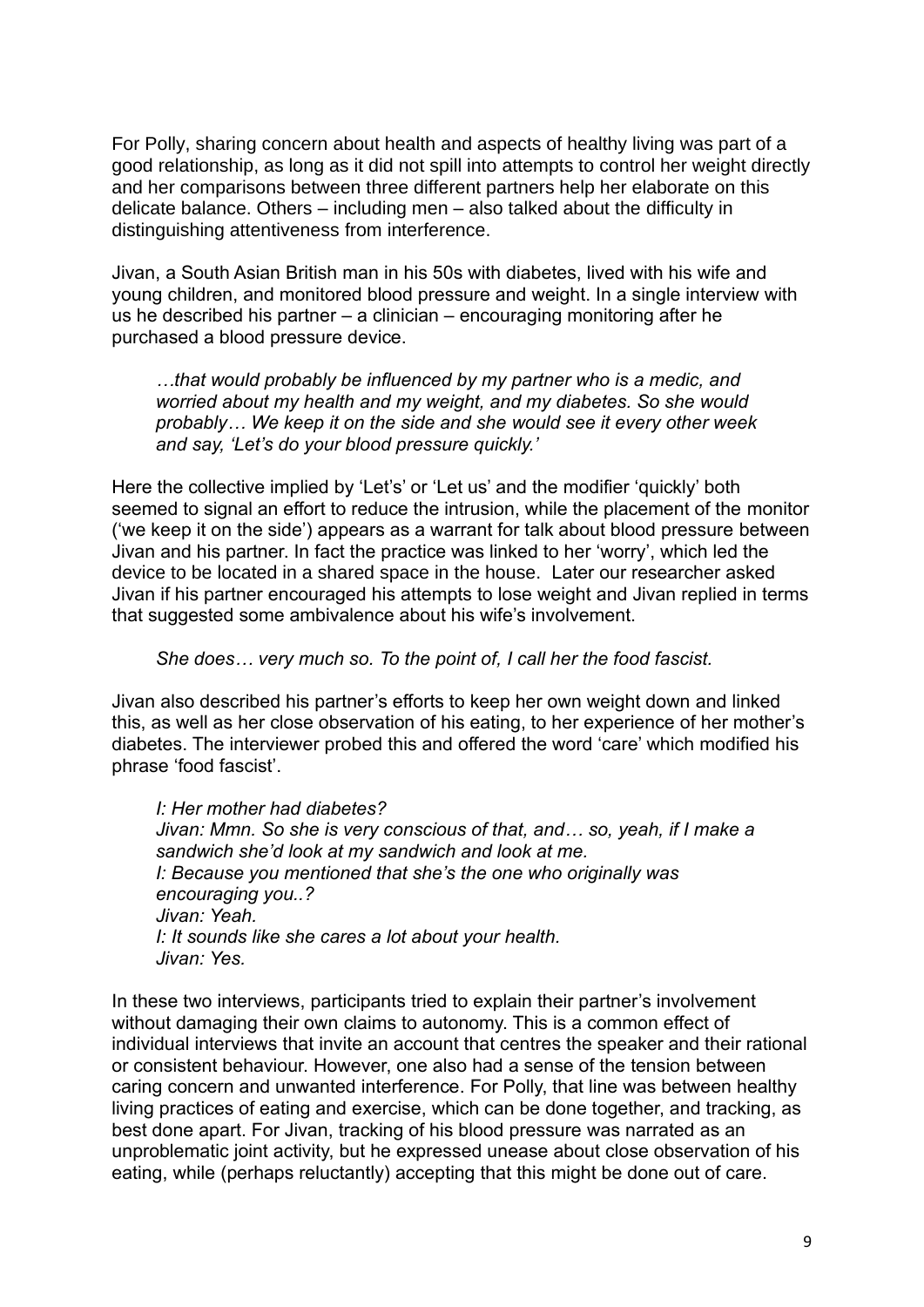These interviews reveal some of the risks of getting involved in a partner's tracking practices, even when there is an acceptance of shared value in health or bodily aesthetics. These data make us cautious about accepting that involvement in tracking will necessarily be experienced as care. We need to understand other elements of the relationship that are being negotiated around tracking. In the next two sections, we explore these elements through the concepts of 'reciprocity' and 'responsiveness' respectively, taking concepts from the feminist care ethics work.

# **ii) Reciprocity and the possibility of tracking as a shared practice**

As explained in the methodology section, just under one fifth of our participants chose to speak to us with a partner because they felt tracking involved them both. Jane and Oliver were white British, retired and in their 70s. Jane had accepted blood pressure medication after several fairly high readings and had Type II diabetes. Oliver had apparently been less concerned about his health until a stroke left him with restricted movement about 12 years earlier. Working to maintain their impaired health, they had a weekly routine of helping each other track their blood pressure along with other activities.

*Jane: When we have a check-up, we just take our readings in and they input them into their computer…. He usually does it first and then he comes and reminds me it's time to do our blood pressure. Oliver: Well, normally you go shopping, don't you, about 10 o'clock on a Saturday? Jane: Yeah. Oliver: So I'll normally go and get it about 9-ish, do it then. Because [Jane] has to put the cuff on for me, I can't do it because… Jane: And he has to have his done on his right arm… because of the stroke.* 

This couple develop a shared narrative of monitoring 'our blood pressure' in a regular practice in which Jane helped Oliver with the cuff and Oliver wrote down readings for both of them on a single spreadsheet.

Angelina and Juan were international students in their mid-20s, with established routines for cooking and exercising together.

*Angelina: And when we came here and I saw there was a pool then I swam five times a week. But then [Juan] didn't like to swim as much as I do […but] I don't like to run. I: You don't like to run, okay. Angelina: Well, I'm starting to get the feeling for it. At the beginning, it was terrible. So I think it's more about how to combine both.* 

Angelina described changing her exercise routines because she wanted to be with her partner. By the time of a follow up interview, they were swimming and doing three sessions together in the gym every week. However, they tracked slightly different things. Juan was working towards a specific BMI target trying to escape the category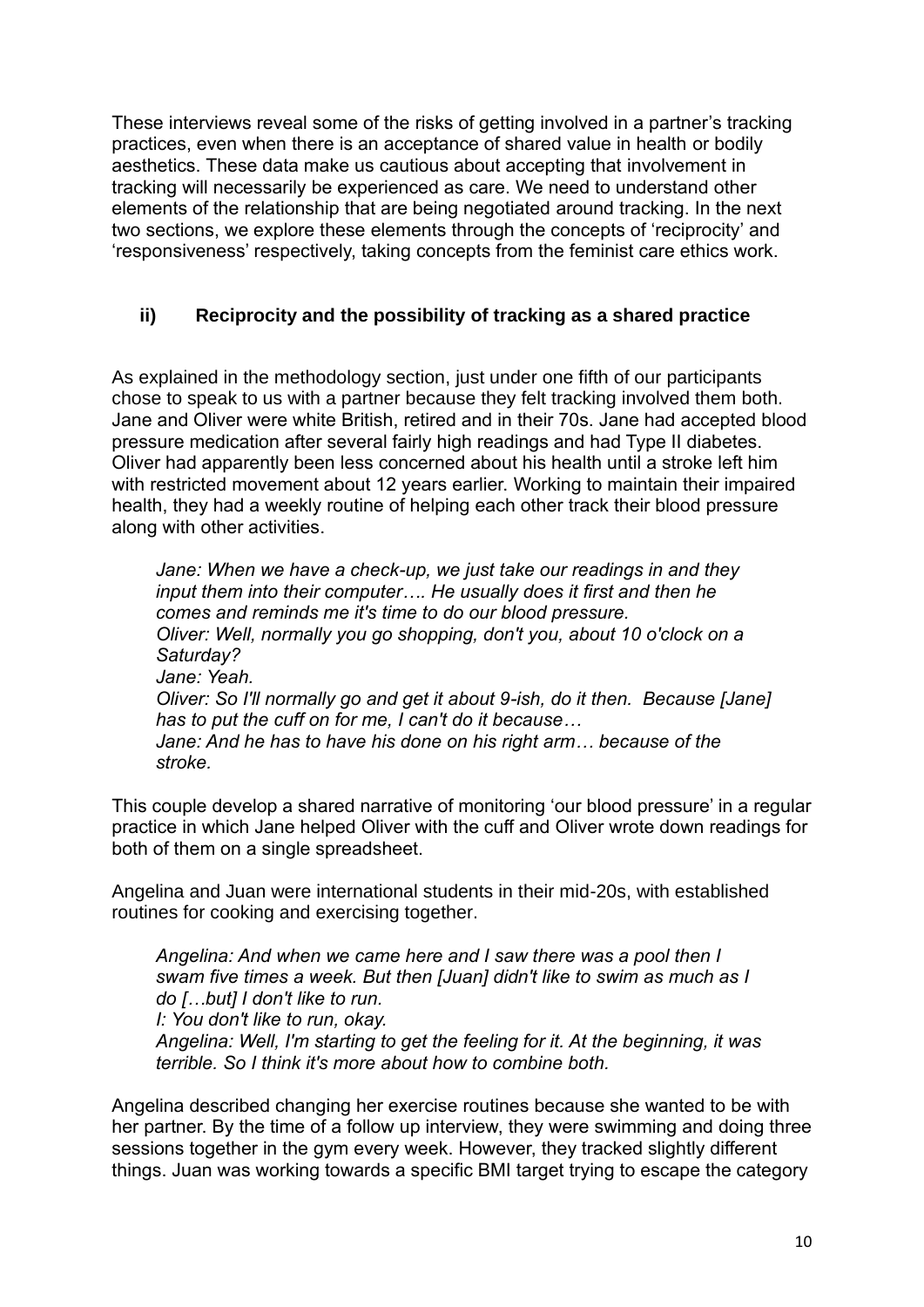of 'overweight', while Angelina focused more on body fat. The extent to which they shared worries about weight and exercise was slightly unusual but other couples also talked about dieting or weighing 'together' regularly, and we note that scales, in particular, frequently live in shared spaces like bathrooms and even living rooms. When couples present tracking in such strong terms as both joint project and practice, motivated by mutual concern, we question whether interpretations that rely narrowly on the concepts of 'peer' or 'intimate' surveillance are adequate.

# **iii) When caring is not sharing**

Other accounts suggest more ambivalence about, and even deliberate resistance to, sharing the practices of tracking, or (relatedly) not discussing health much at all. Mandeep, another South Asian British man in his 40s, described how both he and his wife quite deliberately avoid making health a topic of conversation, even though both try to reduce their weight. He checked his weight regularly over the last 4 years, using scales at the local sports centre as well as their own set that the couple had 'hiding under the cupboard in our bedroom'. He said that his wife was careful not to mention the issue, using a term which is often applied to women appearing to interfere to underline that this would be unwelcome: '*To give her credit, she's not nagged me ever about losing weight in any way or form'*.

Mandeep observed that he has noticed his wife's weight fluctuate and believes she sometimes modifies her diet, but they did not discuss this. His own narrative reflected the pressure to perform responsibility in relation to healthy living messages.

*So when I do go through my periods of goodness, I don't announce them in any way, nor do I say have I lost weight or anything… it should be something I should be able to do without any recognition, it's doing it for me really and because I'm not being nagged about it or anything like that.* 

It is striking here that Mandeep did seem to narrate health strongly as a personal responsibility, and the second use of the use of the term 'nagging' perhaps suggested his wife's involvement might be unwelcome. Here it was not tracking that was shared, but an agreement not to discuss health, legitimated by Mandeep in the interview as the responsible autonomous position for him.

This was also described in much more material terms in a joint interview. Ian and Linda, a retired engineer and teacher, both expressed concern about Ian's health given a diagnosis of cardiac arrhythmia. Ian, who is White British, tried to minimise this by putting the blood pressure monitor out of sight in a drawer to reduce the risk that he would 'spend all his time fussing'.

*Ian: I neither want to worry about [my health] much myself, nor do I want anybody else worrying about it. I don't want all the family coming, pressing my fat and getting terribly worried about it. I want them to have fun.*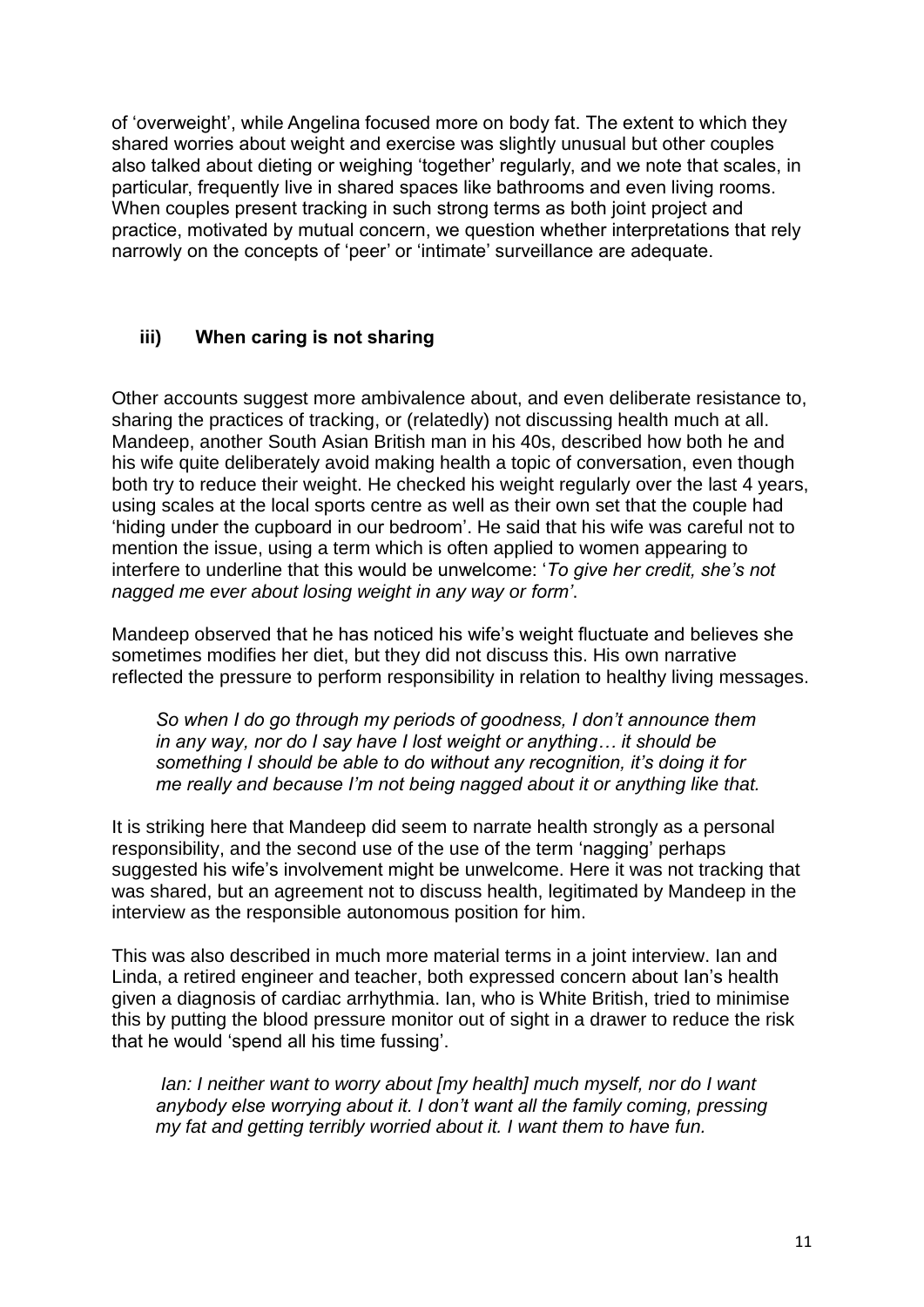His partner Linda, who had both Celtic and Chinese family, used the interview to reflect that his embodied tracking of his heart rate (with two fingers on his wrist) did affect her, because she cared about his wellbeing, addressing her partner and then the interviewer in turn.

*Linda: '[To Ian] And you do that a lot actually. [To interviewer] Quite often we're sitting talking or, you know, whatever, and I notice that he is [taking his pulse], maybe… because it used to freak me out at first… When the arrhythmia was diagnosed I got very upset about it really because I realised it is potentially a serious thing and he's always been, you know, so healthy that it upset me to know that he was dealing with that…'* 

Ian and Linda did not share a practice here - Ian explicitly put away the monitor - but they described efforts to manage feelings they share, though Linda still carried the burden of worry about Ian's health. Both this, and Mandeep's account, suggest that not sharing tracking can be a form of responsiveness, either trying to avoid interfering in a sensitive area, or protecting each other from worry. This might be spoken or unspoken but the second interview encouraged a more direct statement. Both stories suggest potential to reduce the risks of surveillance through tracking. and increase the space for care. In the final findings section we examine narratives produced in two joint interviews in more detail to show how partners navigate their different stakes to draw out care more explicitly.

# **iv) The interview as a site for negotiating tracking as care**

In this last findings section, we explore cases where both partners were tracking and accepted the invitation to discuss the practice in a joint interview. Yet in both cases – unlike our second section – one partner was more engaged than the other. Though we cannot know how common such discordance might be, we use these data to consider the negotiation of care around tracking 'in real time'. Our first narrative started with a white gay man's worry about his weight and decision to join a gym. During induction Samuel had a high blood pressure reading, prompting a visit to his family doctor, who suggested losing weight and reducing dietary salt. At this point he started monitoring his own blood pressure.

*Samuel: It was a bit compulsive to start with, 'cause it put the wind up me, this whole kind of idea of my blood pressure being elevated and all the health risks of that…. I was about to turn 60, so one has a sense of, sooner or later something's going to get you. My father died fairly young, younger than I am now, of bowel cancer… so getting an elevated blood pressure reading… got my attention.*

Worry about weight was here converted into worry about blood pressure and more general concern about future health. Samuel's husband Ronny was drawn into Samuel's efforts to lower his blood pressure in his role as the cook for the household. He reduced the salt in preparing their meals and the couple began to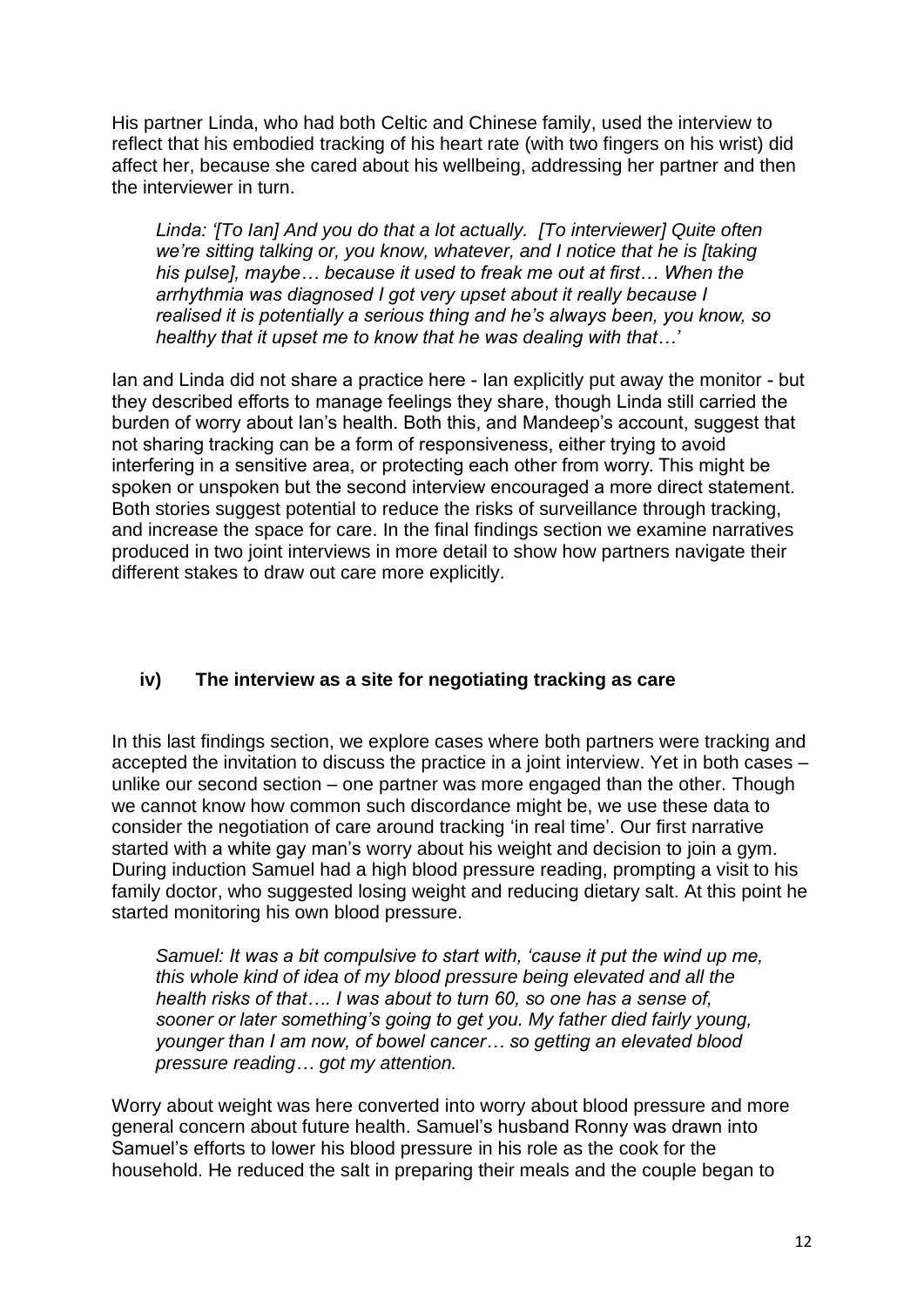'fast' two days each week. While Ronny carried some of the responsibility of ensuring both ate healthily, as an ex-nurse Samuel adopted the work of tracking for the couple.

*Ronny: When he gets it [the monitor] out, he does me, I'll have a go… Samuel: I don't, like, make you. Ronny: No, you don't make me, I do ask. Samuel: He only gets one go, but it's always really… I always get slightly competitive like it's always a bit lower than mine, however low mine is, his is always a bit lower. I: Is that true? Ronny: I don't even know. Samuel: It is. Ronny: Oh, he's never admitted that, that's interesting. Samuel: It's annoying, I wouldn't want to do it twice.* 

Though this exchange feels like banter, some tension was apparent as Samuel admitted to feeling 'competitive' and 'annoy[ed]' when he saw that Ronny had a lower blood pressure. The style was jocular again as they described their tracking practice. Ronny reported 'I just go into patient mode and I sit on the sofa… and I let Nursey do the business.' Samuel retorted 'there'll be a bit of moaning' (about the cuff) and complained that Ronny fails to take responsibility for his own health. We suggest the humour in the interview reflects their closeness *and* potential for tension if one partner feels they are taking on too much responsibility.

Similar frictions were evident in interviews with another couple where one is a nurse. Lorna, who works in mental health, described efforts to lose weight since turning forty. Her husband Patrick is six years older and works in IT, and they have two teenage children. In the first interview, Patrick insisted that he 'had no idea' what his blood pressure should be, though his was usually pretty low. In contrast, Lorna could report in detail on her blood pressure and resting pulse, and improvements after taking up running. She made a clear distinction between sharing weight and blood pressure (BP) results with reference to gender politics.

*I never talk weight with him! Weight is such a (forgive the pun) loaded issue with women. I don't want to talk about, 'Oh, I'm ten stone, I'm eleven stone, I'm nine stone.' Because of all the patriarchal shit about women's bodies. But I'll talk to him about the numbers of BP because I think yeah, that's healthy and it's clinical.*

Maintaining some privacy around her weight, Lorna was happy to make blood pressure monitoring a shared project, which she elaborated with reference to her commitment to caring for their two teenage children: *"I just think anything I can do to maintain my positive health will keep me alive longer so I can be a good mother to my kids…".* She felt Patrick should do more to look after his health to be around for the family. To an extent he seemed to go along with this, describing tracking as '*something we do together'* though Lorna disliked the suggestion.

*Patrick: It's just a social thing. I know it sounds weird… it's something we do together.*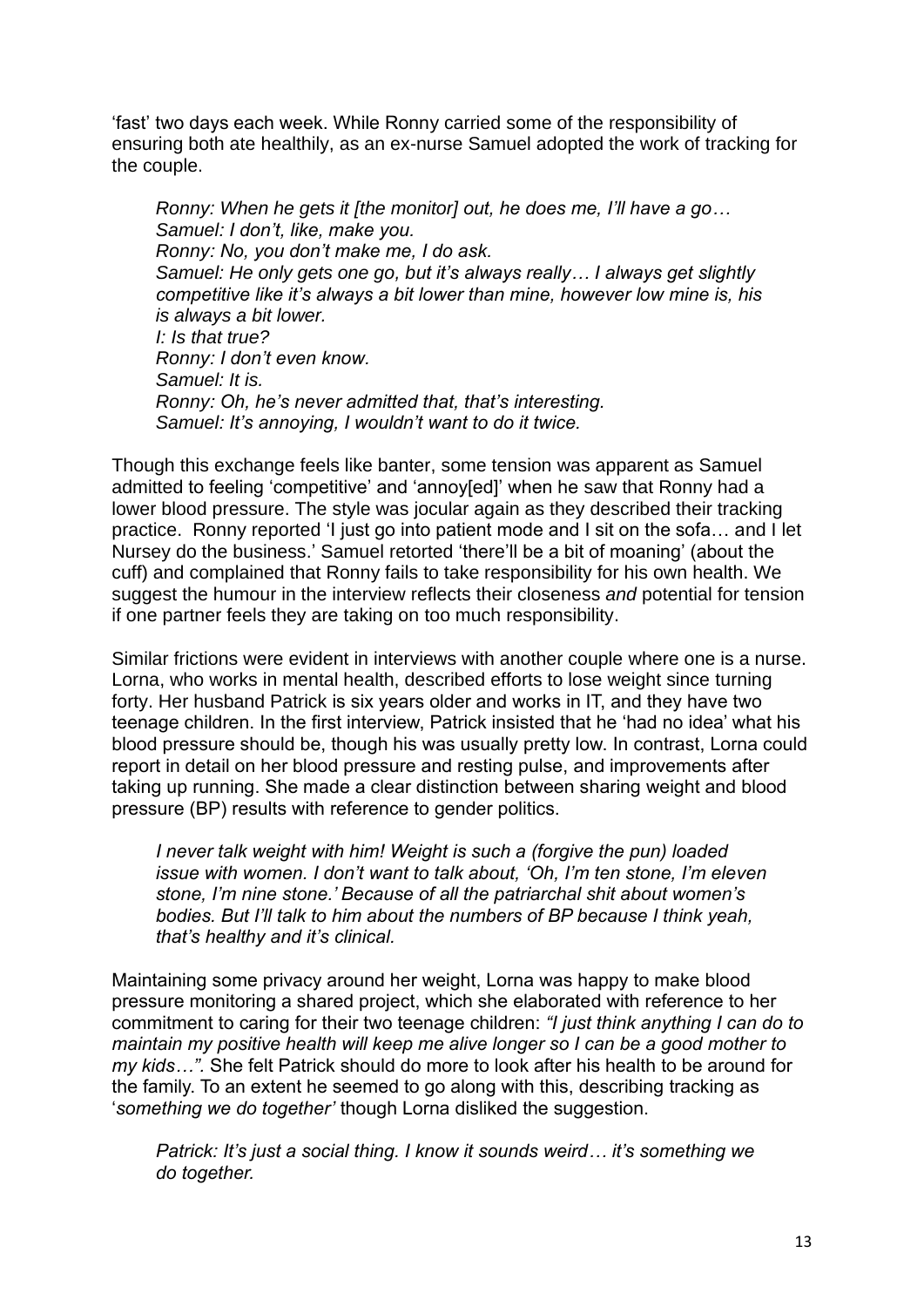Lorna: I think using the word social is a bit inappropriate Patrick. We're not *socialising over a BP monitor! I'm hectoring you to say let me check your blood pressure in case you're going to cark* [die] *on me. And you go, 'Yeah, alright then.' It's not social. We don't have a chat while we're doing it, apart from, 'Roll your sleeve up love?'…*

*I: It sounds like it's very much something that you… okay, it's not social but certainly something that you do as part of your relationship of care right? Lorna: Well exactly. That's a lovely way of putting it. That's very diplomatic, because I do worry about him dying. I worry about him dying but I think he's in denial about a lot of his health… I think he's going to have a heart attack and leave me, and leave me with two kids.* 

Our researcher's suggestion that this is part of '*care*' helped Lorna express not only her frustration with Patrick but also her '*worry*' for him and for their family's future. His quiet resistance to the project of healthy living (described by Lorna as '*denial*') included not remembering the results of monitoring or initiating it, though between the first and second interview he did increase his swimming and walking a little. Despite this reluctance, blood pressure tracking seemed part of family life, and was done in the shared spaces of the kitchen and sitting room.

In talk with these more discordant couples, tracking had to be negotiated, its status as troubling topic helping explain both the participation in our project and the joint interview. Close observation of another person might be experienced as surveillance or control, but efforts to negotiate a joint account underlined the desire for some mutuality in tracking: Lorna and Samuel monitored blood pressure out of worry for their own and their partners' health, while Ronny and Patrick did it to assuage their partner's concerns. Yet there was no clear divide between 'carer' and 'cared for' and neither Ronny or Patrick explicitly asked for privacy or asserted their autonomy. Instead, Samuel and Lorna's claims that their partners should be more proactive were linked to shared responsibility for the future. The subtle tones of these exchanges help reveal the affective charge of the issue, and the complex practical ethics of negotiating healthy living within a partnership.

#### **Discussion**

In this paper, we offer insights into practices of tracking as part of healthy living through talk about blood pressure and weight tracking by adults living in the UK. Drawing on feminist ethics of care and studies of care-in-practice from STS, we analyse these practices in relational terms, with sensitivity to the research situations in which these accounts were produced. Our cases offer not only new perspectives in a field that has often focused on fitness tracking but also help go beyond a narrow focus on surveillance, showing how surveillance and care may be intertwined in the everyday negotiation of health-related tracking and other 'health practices' in family life. It is clearly true that the combination of attentiveness and appeals to responsibility for maintaining health as something owed to a partner can make tracking an ethically sensitive area. In this paper we emphasise that reciprocity is one important way in which couples make tracking feel more like care. This might involve actually tracking together or discussing it. At the same time responsiveness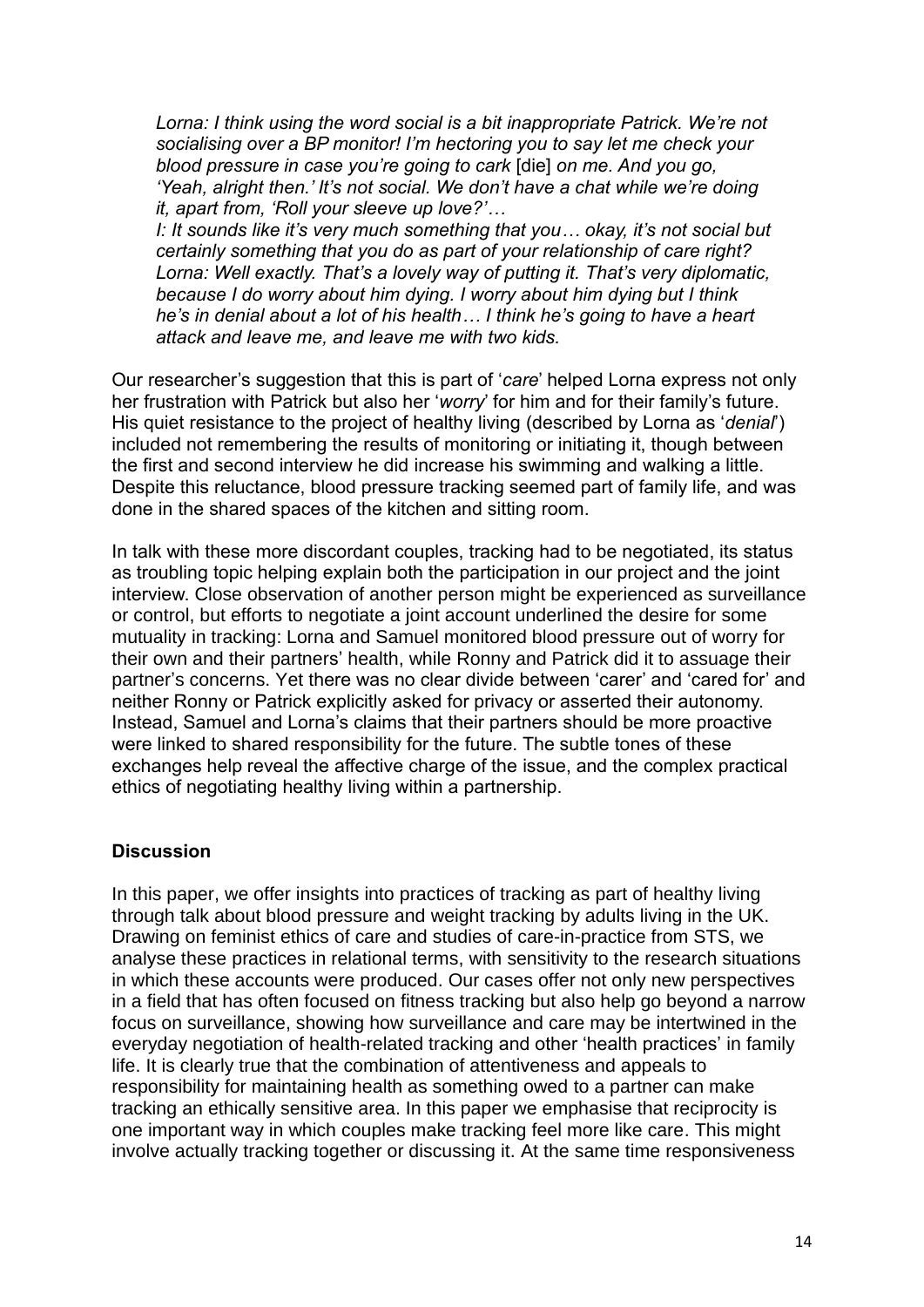to someone else's feelings, including a desire to avoid the topic altogether, or avoid weight as one specific parameter, might all help move towards more caring tracking.

Compared with other studies of tracking, our research has a number of strengths and limitations. Our participants varied in terms of age, gender, sexuality, ethnicity and socio-economic background, appearing more diverse than participants in other research, which has often used rather small and homogeneous samples. That said, our sample was not focused on specific groups at the intersection of these categories and we do not offer detailed accounts of tracking for any particular subset. Instead we paid attention to diversity in family configurations and experiences, offering opportunities to participate in joint and repeat interviews that could reveal friction and possible changes in lifestyle. Though participants talked about children, siblings, parents and friends, here we focused on the involvement of intimate partners as an important focus for our analysis. This offers an opportunity to build on recent work considering tracking as care that has largely looked at people engaging with self-tracking as individuals (Esmonde 2019, Gorm and Shklovski 2019), cases of maternal tracking (Thornham 2019) or indeed clinical rehabilitation focussed on the individual (Schwennesen 2019). We also reported on people's relationships with technologies and with the material space of the home. Though we have written in more detail about this elsewhere (Weiner and Will 2018), we note the emplacement of technologies in shared spaces like kitchen tables or sofas (or their displacement to more individual spaces) was revealing of the way in which tracking could be incorporated into, or directed away from, shared domestic routines. Physically assisting a partner was also sometimes important, for example the practices described by Jane and Oliver or Samuel and Ronny.

Though the language of 'care' might be used to disguise incursions on people's autonomy and privacy if they are conceptualised primarily as individuals, work from more relational perspectives tries to recognise the importance of mutual support and counter continued political emphasis on self-care and responsibility to a collective. The Foucauldian suspicion of attempts to make people govern their own health has been important in critical work on public health, but in the STS discussion of care-inpractice, family relationships appear less as a threat to autonomy than a source of inspiration for encounters – including encounters with technology - that include qualities of attentiveness, responsibility, responsiveness and reciprocity (Barnes et al. 2015). In this paper we have looked in detail at negotiations around health tracking between partners, to identify occasions where tracking can be experienced as care more than surveillance alone.

Close family members may certainly observe the practice of monitoring or the data it produces, explaining some of the appeal of the terms peer or intimate surveillance. However, we do not think this captures the complexity of health tracking in family life. Such observation might alternatively be described as 'attentiveness' to the condition and concerns of another person that, when shared, may lead to explicitly joint practices and reciprocal engagement. This was evident in Polly's account of her current relationship, as well as in narratives from Oliver and Jane and Angelina and Juan presented here. In Polly's story about her first relationship, it was clear that uneven attentiveness is not care: when people feel observed but not supported, tracking can become a site of control. Feminist scholarship fiercely resists pressure on women in particular to conform to external and gendered aesthetic standards. Yet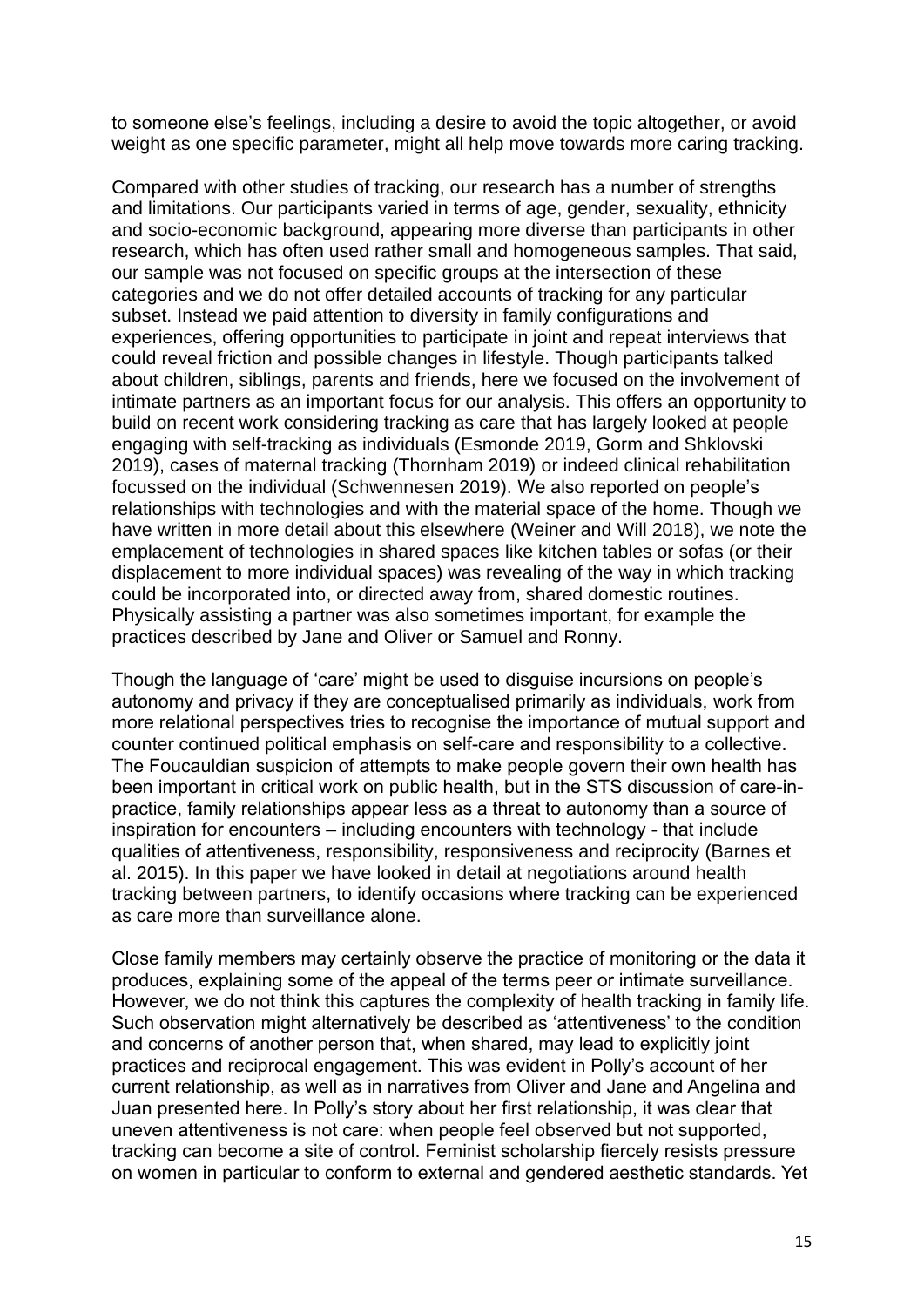the question of responsibility is important. Broader public health imperatives such as those critiqued in the Foucauldian literature centre the responsibility of the individual to keep themselves healthy. This may also be invoked by individuals in discussion with intimate partners, and in our data were used by women and men across different ethnic groups. Yet such requests for responsibility might also be given a more positive spin as part of a shared commitment to the future, and this might be missed in analyses that use the term surveillance for observation by family members as well as by governments or business.

Judging appropriate involvement is challenging in the context of a shared domestic life. Some participants talked about their partner's involvement as intrusive, others as insufficient or lacking. What feels like attentiveness to one person may feel like surveillance or control to another. Care appeared most clearly when attentiveness was combined with reciprocity and responsiveness, though these might result in reduced, rather than increased, tracking. Linda and Ian tried to minimise the worry that each felt about Ian's heart condition. Mandeep and his partner made separate efforts to reduce their weight but did not talk often about health or allow the technology much place in their home. Lorna explicitly resisted talking about or tracking her weight because of the potential for patriarchal control but found tracking blood pressure was a way to motivate herself to maintain lifestyle changes and discuss her partner's health. For her, for Jivan's wife and for Samuel, having a clinical background could help explain this emphasis, interfering with other settlements around gender or ethnicity (Moser 2006). Indeed our data from interviews with Jivan and Mandeep both disrupt previous work (Lawton et al 2007) which argued that South Asian people were less likely to describe health in terms of individual responsibility than White British participants. Both used these terms, but also shared with our White British participants a sense of health as involving the other person.

A number of our interviews described or illustrated attempts to 'draw lines' around appropriate involvement from a partner. Questions of health may be emotionally charged, raising fears about bodily vulnerability and threats to a shared future. As Gorm and Shklovski (2019) describe, time off tracking or not discussing it can be a way of countering these fears (also Lomberg and Frandsen 2016, Kent 2018, Weiner and Will 2018). As in other work (e.g. Esmonde 2019), we have suggested these refusals may be read as quiet forms of resistance to lifestyle agendas expressed by partners, tracking technologies themselves and wider public health messaging. This might be particularly important when partner's involvements reflected more traditional gendered control. Yet Ronny and Patrick both described minimal engagement with tracking proposed by their partners, for example by reducing occasions for taking a reading, and enacted this distancing in interviews, for example by failing to remember a result. Jivan's language when discussing his wife's interest in his health and blood pressure also suggested ambivalence and though Mandeep suggested that his wife might get a little more involved, his repeated use of the term 'nagging' suggested the risks she might run if she did so. Achieving what Thornham describes as 'tracking-as-care' is a delicate business, dependant not only on verbal and physical tact, but also expectations of gendered roles within a partnership.

In examining the negotiations that occur between partners around the tracking or monitoring of blood pressure or weight, we have sought to avoid simply replacing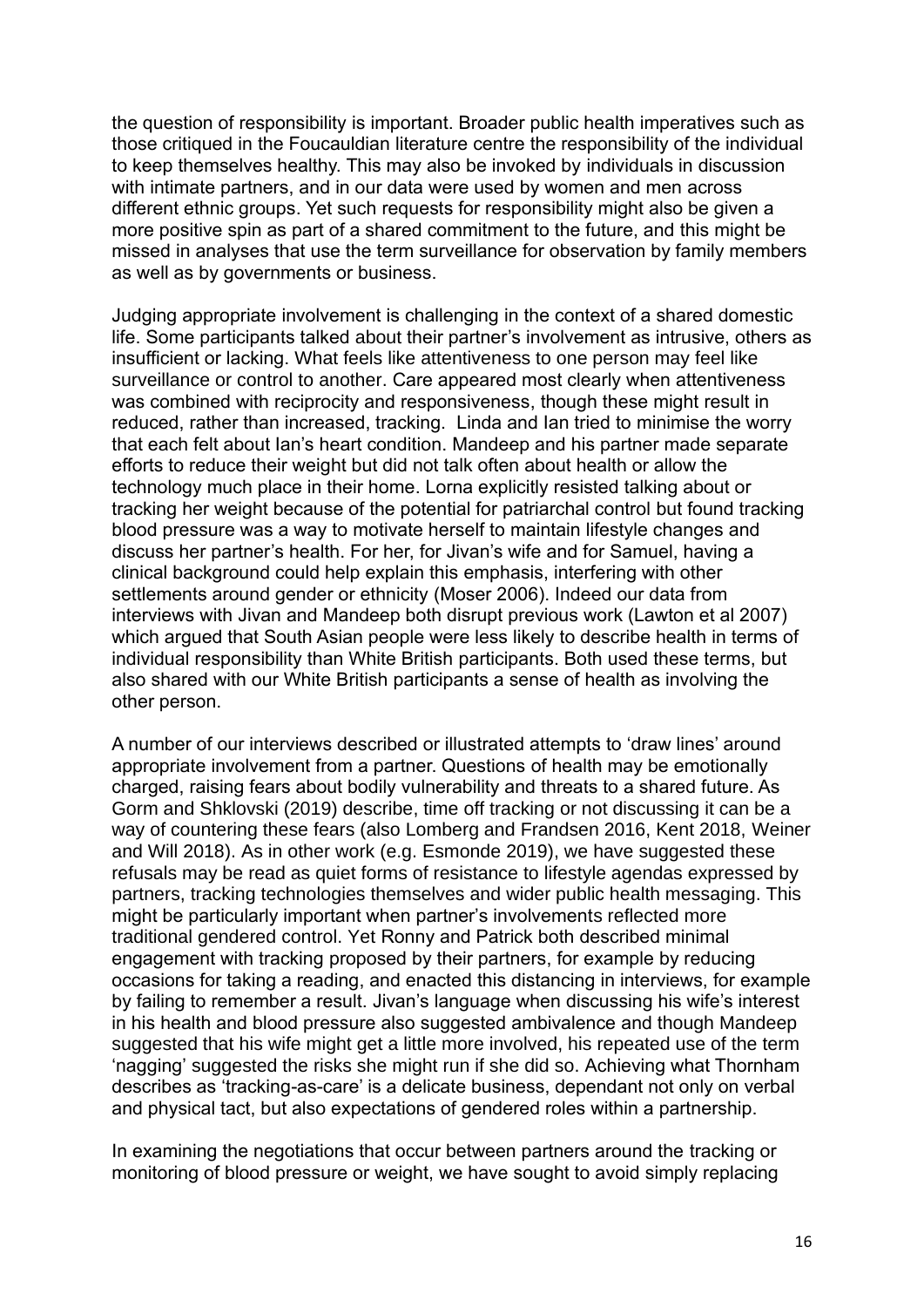talk of 'surveillance' with 'care'. Instead, we argue that the negotiation of tracking may often, though not always be, understood as attempts to achieve care even when that includes the risk of surveillance. Ethical sensitivities arise in part because of the moral inflection given to healthy living in general, and weight in particular (Crawford et al. 2010, Henwood et al 2011). Yet the concept of positive health as something broader than illness or its absence, also creates space for a degree of reciprocity. In healthy living, as opposed to care for a partner with a chronic illness, either may be both the subject and object of care or occupy these different positions in turn. Where tracking can be reciprocal, the practice may be more easily accommodated in family life, but this does not always fit with people's actual fitness or health states, or differing involvement thanks to professional training or experiences of illness in relatives. Another settlement may be reached by tacitly agreeing not to discuss tracking, or indeed health more broadly. However, more commonly, tracking, and other practices associated with healthy living, seem to require ongoing negotiation or 'tinkering' (Mol et al. 2010), so that attentiveness is mixed with reciprocity or at least gestures of responsiveness in order for tracking to be experienced as care.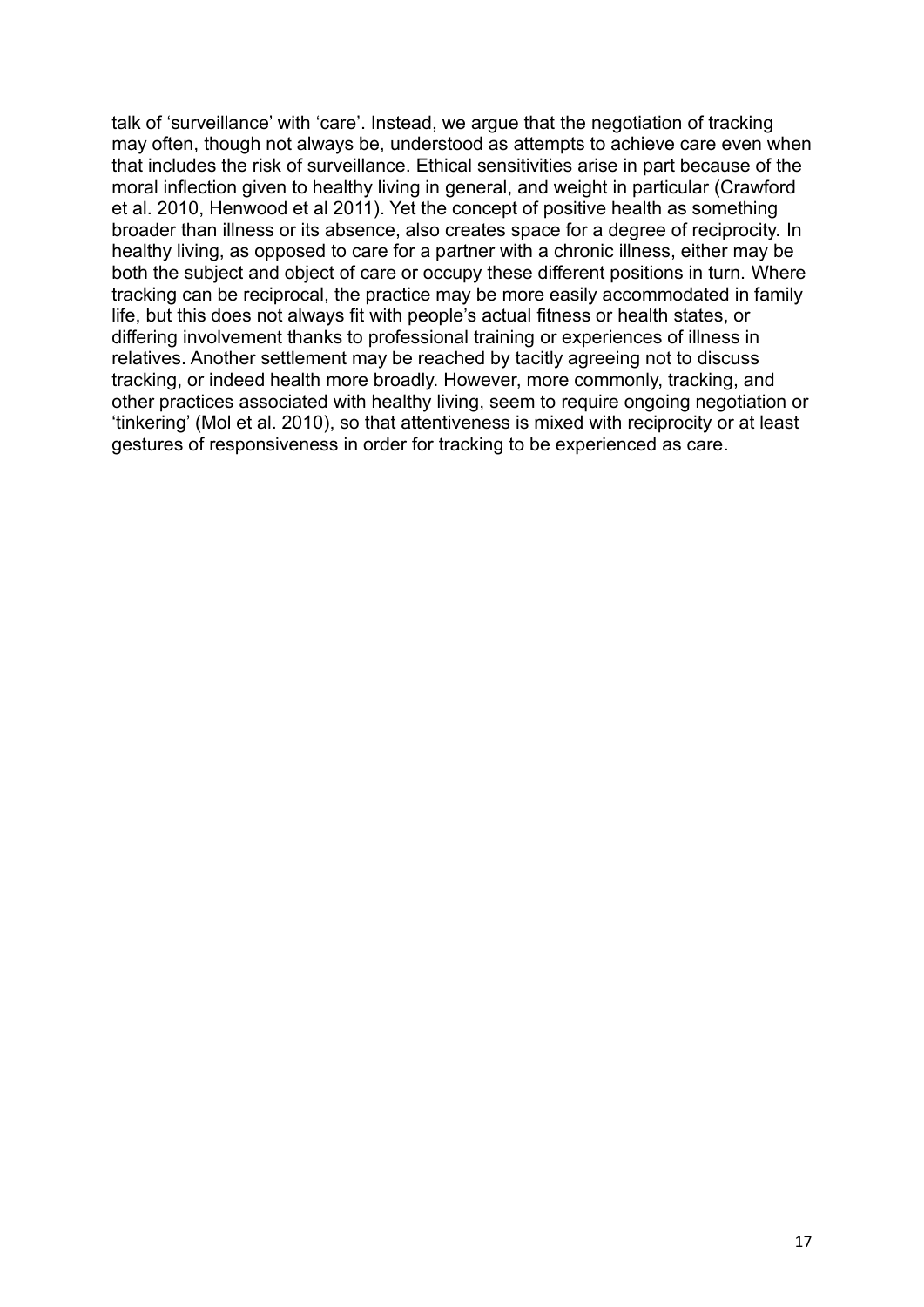### **References**

Ajana, B. 2017. Digital health and the biopolitics of the quantified self. *Digital Health* 3, 1–18.

Barnes, M. (2011) Abandoning care? A critical perspective on personalisation from an ethic of care, *Ethics and Social Welfare* 5(2), 153-167.

Barnes, M., Brannelly, T., Ward, L. and Ward, N. (eds) (2015) *Ethics of Care: Critical Advances in International Perspective.* Bristol: Policy Press.

Barnes, M. and Henwood, F. (2015) 'Inform with care: Ethics and Information in care for people with dementia', *Ethics and Social Welfare*, 9 (2): 147-63.

Crawford, P., Brown, B., Nerlich, B. and Koteyko, N. (2010), Nutritional altruism and functional food: lay discourses on probiotics. *Sociology of Health & Illness*, 32, 745- 760.

Esmonde, K. (2019) 'There's only so much data you can handle in your life': accommodating and resisting self-surveillance in women's running and fitness tracking practices. *Qualitative Research in Sport, Exercise and Health.* 

Esmonde, K. & Jette, S. (2018) Assembling the 'Fitbit subject': A Foucauldiansociomaterialist examination of social class, gender and self-surveillance on Fitbit community message boards. *Health: An Interdisciplinary Journal for the Social Study of Health, Illness and Medicine,* 1.

Fotopoulou, A. & O' Riordan, K. (2017) Training to self-care: fitness tracking, biopedagogy and the healthy consumer, *Health Sociology Review*, 26(1), 54-68.

Foucault M (1995) *Discipline & Punish: The Birth of the Prison*. New York: Random House.

Gorm, N., & Shklovski, I. (2019). Episodic use: Practices of care in self-tracking. *New Media & Society*, *21*(11–12), 2505–2521.

Henwood F, Harris R and Spoel P (2011) Informing health? negotiating the logics of choice and care in everyday practices of 'healthy living' *Social Science and Medicine* 72, 2026-2032.

Kendall, E. & Rogers, A. (2007) Extinguishing the social?: state sponsored self‐care policy and the Chronic Disease Self‐management Programme, *Disability & Society*, 22:2: 129-143.

Kent R. (2018) Social Media and Self-Tracking: Representing the 'Health Self'. In: Ajana B. (eds) Self-Tracking. Palgrave Macmillan, pp61-76.

Kristensen, D. B., & Ruckenstein, M. (2018). Co-evolving with self-tracking technologies. New Media & Society, 20(10), 3624 - 3640. <https://doi.org/10.1177/1461444818755650>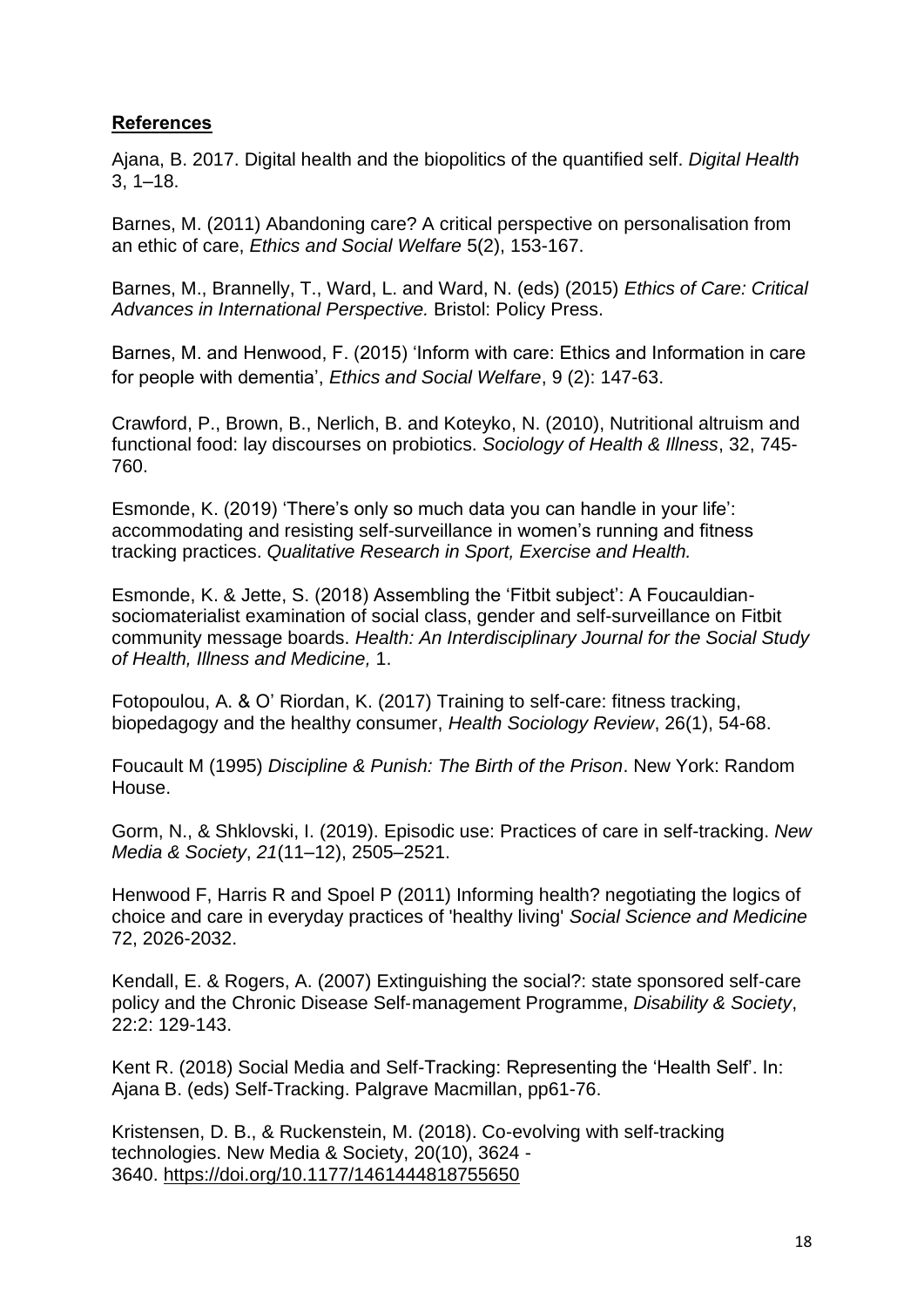Lawton, J., Ahmad, N., Peel, E. and Hallowell, N. (2007), Contextualising accounts of illness: notions of responsibility and blame in white and South Asian respondents' accounts of diabetes causation. Sociology of Health & Illness, 29, 891-906.

Leaver, T. (2017). Intimate Surveillance: Normalizing Parental Monitoring and Mediation of Infants Online. Social Media+Society. <https://doi.org/10.1177/2056305117707192>

Lindsay J (2010) Healthy living guidelines and the disconnect with everyday life. *Critical Public Health* 20, 475–487.

Lomborg, S., & Frandsen, K. (2016). Self-tracking as communication. *Information, Communication & Society*, 19(7), 1015-1027.

Lupton, D. (2016) *The Quantified Self.* Polity: Bristol.

Lupton, D. (2019) ''It's made me a lot more aware': a new materialist analysis of health self-tracking', *Media International Australia*, 171, 66 – 79.

Lynch, R. and Cohn, S. (2016) In the loop: Practices of self-monitoring from accounts by trial participants, *Health: An Interdisciplinary Journal for the Social Study of Health, Illness and Medicine*, 20(5), 523.

Mazanderani, F., Hughes, N., Hardy, C., Sillence, E. and Powell, J. (2019), Health information work and the enactment of care in couples and families affected by Multiple Sclerosis. *Sociology of Health and Illness,* 41: 395-410.

Mol, A.M. (2008) *The Logic of Care*. London: Routledge

Mol, A., Moser, I. & Pols, J. (eds.) (2010) *Care in Practice: On Tinkering in Clinics, Homes and Farms.* Bielefeld: Transcript.

Moser, I. (2006). Sociotechnical Practices and Difference: On the Interferences between Disability, Gender, and Class. *Science, Technology, & Human Values*, *31*(5), 537–564.

Moser, I. and Thygesen (2015) Exploring possibilities in telecare for ageing societies. In Barnes et al., *Ethics of care: Critical Advances in International Perspective.* pp111-123.

Nafus, D., & Sherman, J. (2014). Big data, big questions| this one does not go up to 11: the quantified self movement as an alternative big data practice. *International Journal of Communication*, 8: 11.

Neff, G. and Nafus, D. (2016) *Self tracking*. MIT Press.

Oudshoorn, N. (2011) *Telecare Technologies and the Transformation of Health Care*, Basingstoke: Palgrave Macmillan.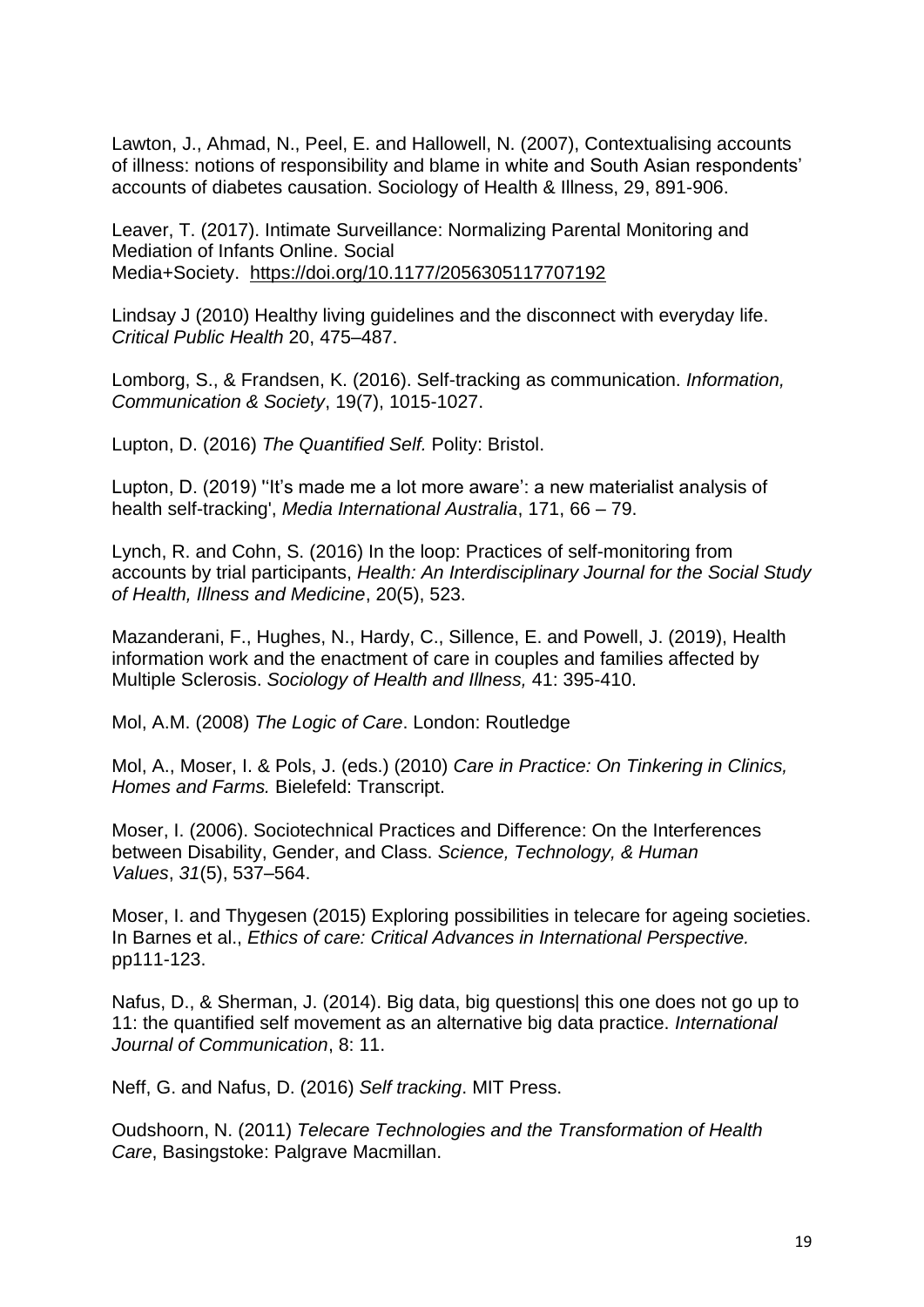Pantzar M and Ruckenstein M (2014) The heart of everyday analytics: emotional, material and practical extensions in self-tracking market, *Consumption Markets & Culture* 18(1), 92-109.

Pink, S., S. Sumartojo, D. Lupton & C. Heyes La Bond (2017) Mundane Data: the routines, contingencies and accomplishments of digital living, *Big Data & Society* 4(1).

Polak, L., & Green, J. (2016). Using Joint Interviews to Add Analytic Value. *Qualitative Health Research*, *26*(12), 1638–1648.

Pols, J. (2006). Accounting and Washing: Good Care in Long-Term Psychiatry. *Science, Technology, & Human Values*, *31*(4), 409–430.

Pols, J. (2012) *Care at a distance: on the closeness of technology.* Amsterdam: Amsterdam University Press.

Pols, J. (2015) Towards an empirical ethics in care: relations with technologies in health care, *Medicine, Health Care, and Philosophy*, 18, 81–90.

Pols, J., Willems, D. and Aanestad, M. (2019), Making sense with numbers. Unravelling ethico‐psychological subjects in practices of self‐quantification. Sociol Health Illn, 41: 98-115. doi[:10.1111/1467-9566.12894](https://doi.org/10.1111/1467-9566.12894)

Sanders, R. (2017). Self-tracking in the Digital Era: Biopower, Patriarchy, and the New Biometric Body Projects. *Body & Society*, *23*(1), 36–63.

Schwennesen, N. (2019), Algorithmic assemblages of care: imaginaries, epistemologies and repair work. *Sociology of Health & Illness*, 41: 176-192. doi[:10.1111/1467-9566.12900](https://doi.org/10.1111/1467-9566.12900)

Shakespeare, T. (2000) *Help*. Venture Books.

Sharon, T., and D. Zandbergen. (2017) From data fetishism to quantifying selves: Self-tracking practices and the other values of data. *New Media & Society* 19(11),1695–709.

Spoel, P., Harris, R., & Henwood, F. (2012). The moralization of healthy living: Burke's rhetoric of rebirth and older adults' accounts of healthy eating. *Health: An Interdisciplinary Journal for the Social Study of Health, Illness and Medicine* 16(6), 619–635.

Thornham, H. (2019) Algorithmic vulnerabilities and the datalogical: Early motherhood and tracking-as-care regimes. *Convergence: The International Journal of Research into New Media Technologies* 25(2), 171-185.

Tronto, J. (1993) *Moral Boundaries: A Political Argument for an Ethic of Care.*  London: Routledge.